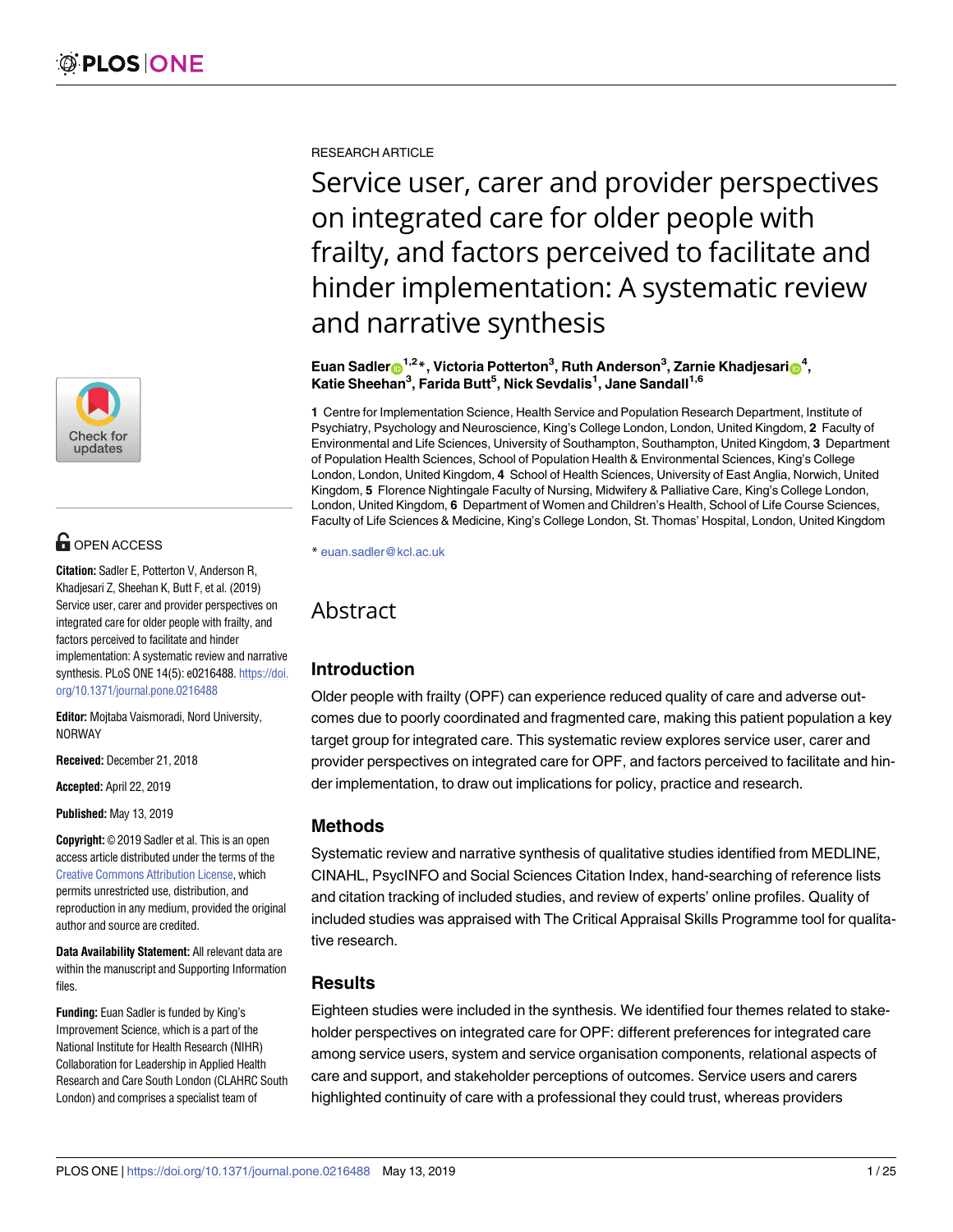<span id="page-1-0"></span>improvement scientists and senior researchers based at King's College London. King's Improvement Science is funded by King's Health Partners, Guy's and St Thomas' Charity, the Maudsley Charity and the Health Foundation. Nick Sevdalis is funded by the NIHR CLAHRC South London at King's College Hospital NHS Foundation Trust. The funders had no role in study design, data collection and analysis, decision to publish, or preparation of the manuscript.

**Competing interests:** Nick Sevdalis: I have read the journal's policy and one of the authors of this manuscript have the following competing interests: Nick Sevdalis is the Director of London Safety and Training Solution Ltd, which provides quality and safety training and advisory services on a consultancy basis to healthcare organisations globally. This does not alter our adherence to PLOS ONE policies on sharing data and materials. All other authors have declared that no competing interests exist.

emphasised improved coordination of care between providers in different care sectors as key strategies for integrated care. We identified three themes related to factors facilitating and hindering implementation: perceptions of the integrated care intervention and target population, service organisational factors and system level factors influencing implementation. Different stakeholder groups perceived the complexity of care needs of this patient population, difficulties with system navigation and access, and limited service user and carer involvement in care decisions as key factors hindering implementation. Providers mainly also highlighted other organisational and system factors perceived to facilitate and hinder implementation of integrated care for OPF.

# **Conclusions**

Similarities and differences in lay and professional stakeholder perspectives on integrated care for OPF and factors perceived to facilitate and hinder implementation were evident. Findings highlight the importance of addressing organisational and system level components of integrated care and factors influencing implementation for OPF. Greater attention needs to be placed on collaboratively involving service users, carers and providers to improve the co-design and implementation of integrated care programmes for this patient population.

# **Introduction**

Advances in healthcare and technology have resulted in older people living longer. However, despite gains in life expectancy, the likelihood of experiencing long term health conditions and associated disability increases with age [\[1\]](#page-21-0). Frailty is defined as an age-related reduction in reserve capacity resulting in an increased risk of sudden decline in health status, triggered by a minor stress, such as a fall or infection [[2,3](#page-21-0),[4](#page-21-0)]. Older people with frailty (OPF) often have complex health and social care needs [[5](#page-21-0)], experience multimorbidity [[6](#page-21-0)] and are frequent users of health and social care services, with associated high costs [\[7](#page-21-0)]. Yet, OPF commonly experience reduced quality of care and adverse outcomes due to poorly coordinated and fragmented care, making this patient population a key target group for integrated care programmes [[8,9,10](#page-21-0)].

Integrated care, broadly defined as 'an organising principle for care delivery that aims to improve patient care and experience through improved coordination'  $([11]: p.3)$  $([11]: p.3)$  $([11]: p.3)$ , is a widely proposed strategy to address variations in quality of care and increased costs arising from fragmented care systems [[12](#page-21-0)]. However, current evidence for the benefits of integrated care for OPF is equivocal, with some studies reporting a benefit  $[13,14]$  $[13,14]$  and others no or insufficient evidence of a benefit  $[15,16]$  $[15,16]$  $[15,16]$  on patient and service outcomes. This may be due in part to different models and formulations of integrated care to support OPF and uncertainty as to the key components associated with positive outcomes [[16,17\]](#page-22-0).

Factors facilitating and hindering the implementation of integrated care in general [[18](#page-22-0)], and more specifically in older adult populations [\[19,20](#page-22-0)], highlight a range of contextual factors operating on micro, meso and macro levels. For example, Kirst et al conducted a realist review of integrated care evaluations to identify mechanisms and contextual factors influencing the successful implementation of integrated care for older people with complex needs [[20](#page-22-0)]. They identified two key 'context-mechanism-outcome configurations' focusing on 1) trusting multidisciplinary team (MDT) relationships; and 2) level of understanding and commitment to the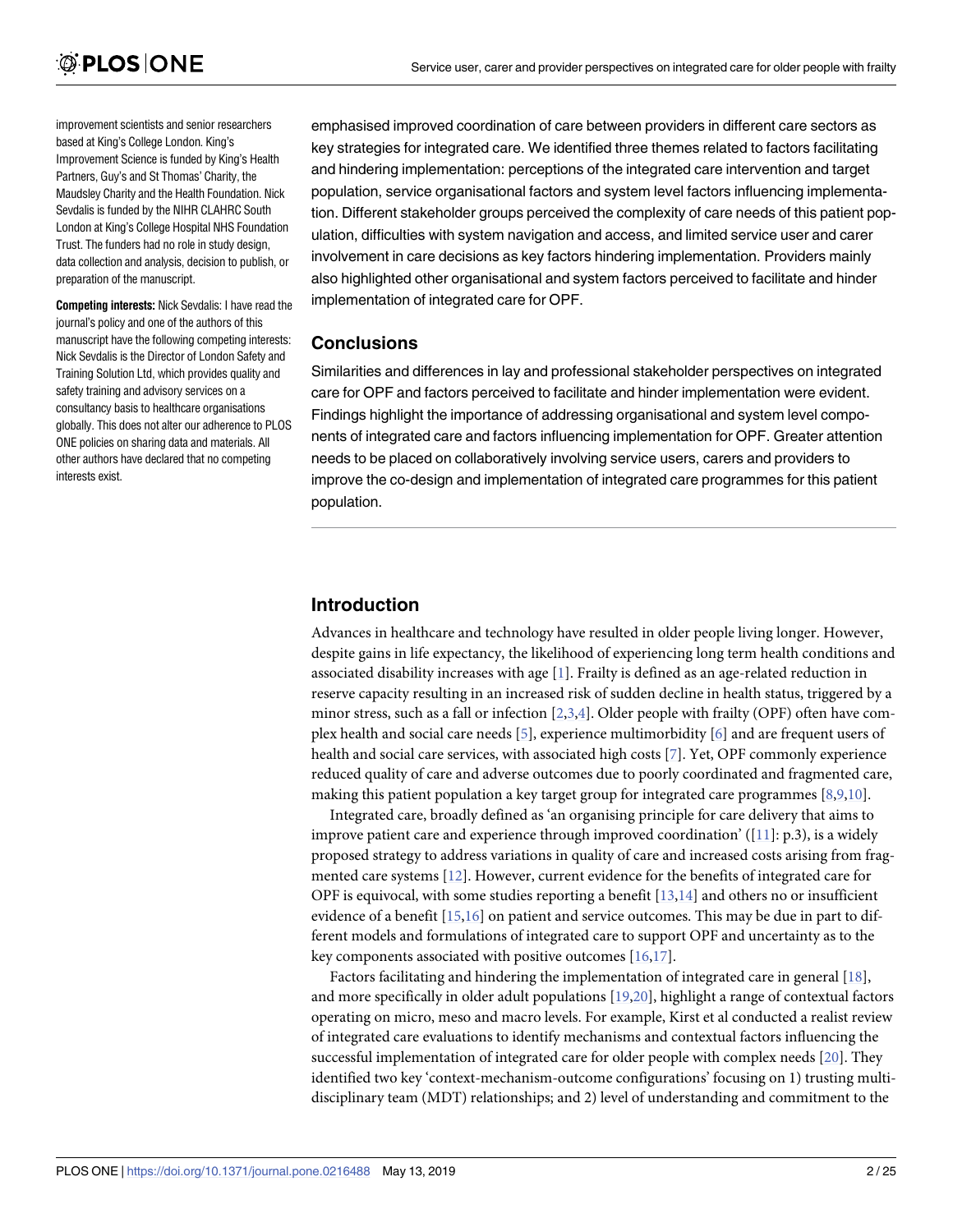<span id="page-2-0"></span>integrated care intervention among providers. Contextual factors facilitating implementation included strong leadership shaping organisational cultural support for the intervention, team collaboration that was supportive, having sufficient time to develop the infrastructure for implementation, and flexibility of the implementation process [[20](#page-22-0)].

However, little is known about lay and professional stakeholder understandings of integrated care for OPF, with any differences likely to affect the effectiveness and successful implementation of such models of care. This systematic review and narrative synthesis aimed to explore service user, informal carer (e.g. family members, hereafter referred to as carers) and provider perspectives on integrated care for OPF, and factors perceived to facilitate and hinder implementation, to draw out implications for policy, practice and future research.

# **Methods**

### **Search strategy and study identification**

We used different strategies to identify qualitative studies of stakeholder perspectives for this review, as recommended when searching for qualitative evidence from a range of sources [\[21\]](#page-22-0). MEDLINE, CINAHL, PsycINFO and Social Sciences Citation Index databases were searched from inception (i.e. date of origin in each database) to June 2017. The search strategy used MeSH and free text search terminology, combining search terms for type of stakeholder (e.g. service user, frail older adult, carer or health and social care provider) with terms for integrated care (e.g. integrated care, integrated care pathway) or type of integrated care model known to the researchers (e.g. Buurtzorg model), and qualitative research, implementation and related terms, which were adapted for each database (see S1 [File](#page-20-0) for MEDLINE search). Studies identified were exported into EndNote X8 and titles and abstracts were first screened by two reviewers independently (VP, RA). This was followed by full text screening by three reviewers independently (VP, RA, ES). Two authors (VP, RA) also hand-searched reference lists, used citation tracking of included studies in Google Scholar, and reviewed online profiles of experts in the field to identify further eligible studies. Discrepancies were resolved by consensus (VP, RA, ES).

# **Eligibility criteria**

We included qualitative studies which examined service user, carer and/or provider (health and social care professionals) perspectives of integrated care for OPF, conducted in any geographical context, published in peer reviewed English language journals. Eligible service users were older people (aged  $> 55$  years) identified as frail or with complex health and social care needs and multimorbidity (frailty implied). We excluded studies using only quantitative methods (e.g. surveys, epidemiological research) and intervention studies. As OPF commonly experience multimorbidity [\[6\]](#page-21-0), we also excluded qualitative studies focusing on the views of older people with single specific long term conditions (e.g. cancer, stroke). Additionally, we excluded commentaries, editorials, opinion pieces and conference abstracts.

### **Data extraction and method of synthesis**

A narrative synthesis was used to synthesise findings from included studies to produce a textual account of similarities and differences in stakeholder perspectives. We employed steps 2–4 of the Economic Social Research Council's (ESRC) research methods framework guidance on conducting a narrative synthesis [\[22\]](#page-22-0). This guidance outlines four stages that can be conducted iteratively–develop a theory, develop preliminary synthesis of the findings of included studies,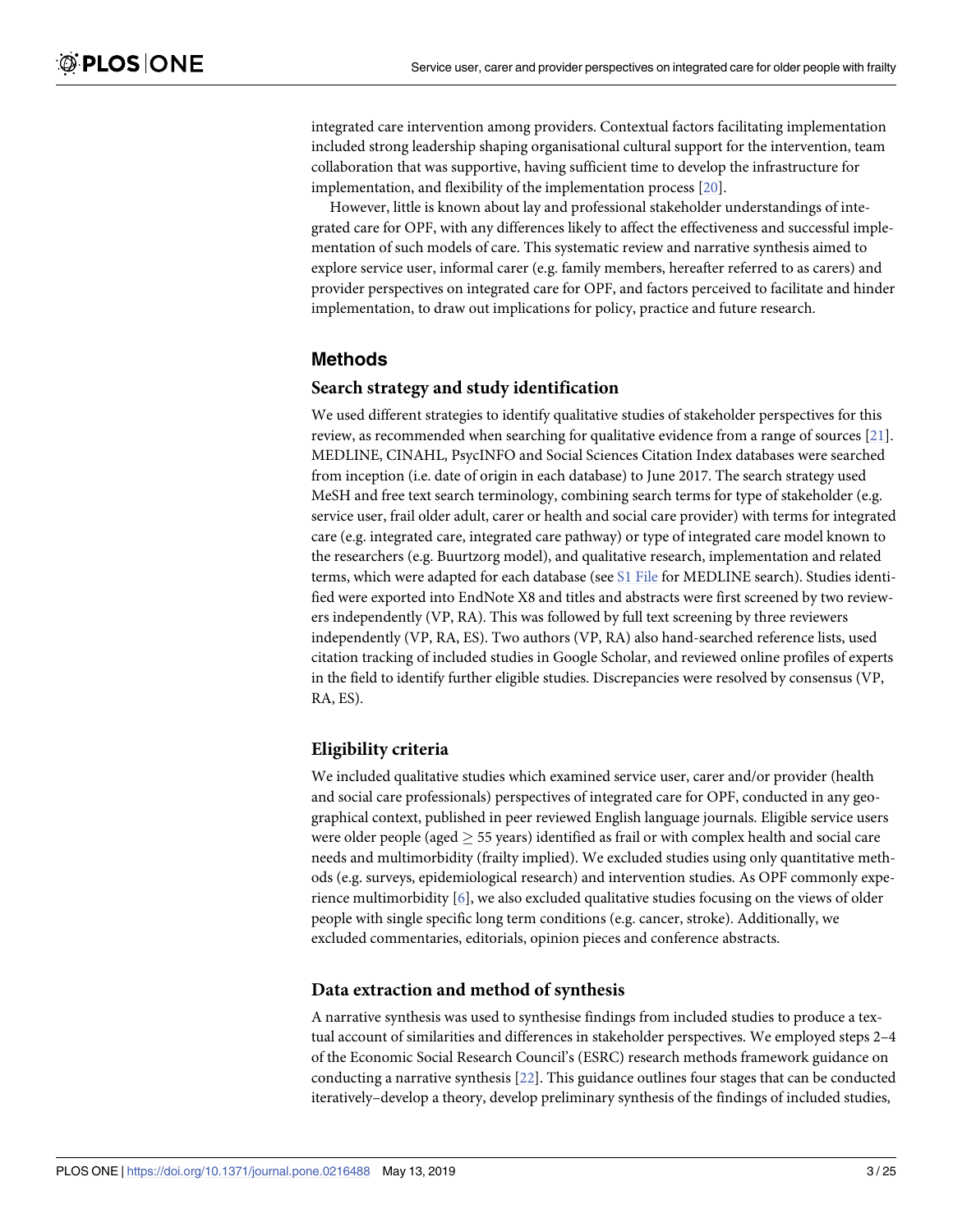<span id="page-3-0"></span>explore relationships in the data, and examine robustness (quality) of the synthesis. We did not use step one as this was not the focus of our review.

We used tabulation and thematic analysis to compare similarities and differences between lay and professional perspectives. Two authors (VP, RA) developed tables with relevant subheadings, i.e. author/year/country; aim; sample; methods; theoretical perspective; and quality appraisal scores (see [Table](#page-4-0) 1). Tables including themes for service user, carer and provider perspectives on integrated care for OPF, and factors perceived to facilitate and hinder implementation were constructed to compare the views of different stakeholder groups (see Tables [2](#page-5-0) and [3](#page-6-0) respectively). Following tabulation, three authors (VP, RA, ES) used the 'one sheet of paper' analysis approach [\[23\]](#page-22-0), to visually display themes and related subthemes across different stakeholder perspectives and ascertain relationships between these. Final themes and related subthemes were determined by consensus (VP, RA, ES).

### **Methodological quality**

Two authors (VP, RA) independently appraised the quality of included studies using the Critical Appraisal Skills Programme (CASP) checklist [[24](#page-22-0)]. The CASP checklist is a structured method for evaluating the quality, credibility and relevance of qualitative research, in which studies are rated on a 10-point score  $(1 = poor$  quality,  $10 = high$  quality) based on meeting all 10 CASP criteria. Disagreements were resolved by consensus and discussion with a third author (ES). As appraisal of quality in qualitative research remains a contested area of debate [\[25\]](#page-22-0), lower scoring studies were not excluded from the review. A sensitivity analysis was undertaken by removing the three lowest quality scoring studies, to assess the influence on synthesised themes.

### **Results**

Database searching identified 8546 articles and following deduplication this yielded 6442 papers. A total of 6,271 articles were excluded on title and abstract screening because they did not meet the inclusion criteria. 133 studies were excluded on full text screening, leaving 13 eligible studies. A further five relevant studies were identified through hand-searching of reference lists and citation tracking of included studies, and reviewing online profiles of experts in the field, resulting in a final total of 18 studies included in this review ([Fig](#page-7-0) 1).

### **Study characteristics**

Study characteristics are summarised in [Table](#page-4-0) 1. Studies were published between 2009 and 2017. Five studies were from the United Kingdom (UK) [\[26,27,28](#page-22-0),[29,30\]](#page-22-0), four from Canada [\[31,32,33](#page-22-0),[34](#page-22-0)], three from the Netherlands [\[35,36](#page-23-0),[37](#page-23-0)], two from Sweden [[38](#page-23-0), [39\]](#page-23-0) two from the United States [[40,41\]](#page-23-0), one from Germany [\[42\]](#page-23-0), and one was a cross-cultural study (Canada/ France) [\[43\]](#page-23-0). Most studies ( $N = 14$ ) examined service user, carer and/or provider perspectives of specific models of integrated care, including: case management [\[30,](#page-22-0)[35](#page-23-0),[38](#page-23-0)], care coordination [[31](#page-22-0),[40,43\]](#page-23-0), transitional care [[28](#page-22-0),[34](#page-22-0)], continuum of care [\[39\]](#page-23-0), comprehensive care [[42\]](#page-23-0), interdisciplinary primary care models [[37](#page-23-0),[41](#page-23-0)], or were described generally as an integrated health and/or social care model [\[26,27\]](#page-22-0). In addition, one UK study focused on developing an integrated care intervention [[29](#page-22-0)], and three North American studies examined perspectives on how existing services could be better integrated in primary/community care [[33](#page-22-0), [41](#page-23-0)], or across different care sectors [\[32\]](#page-22-0). Nine studies focused on integrated care interventions or services explicitly targeting OPF [\[28,29](#page-22-0),[31,32](#page-22-0)[,37,39,40](#page-23-0),[41,43\]](#page-23-0), whilst eight studies delivered integrated care to older adults with complex health and social care needs and multimorbidity (with frailty implied) [[26,27,30,33](#page-22-0),[34](#page-22-0),[36,38,42\]](#page-23-0). One study comprised of a mixture of older adults with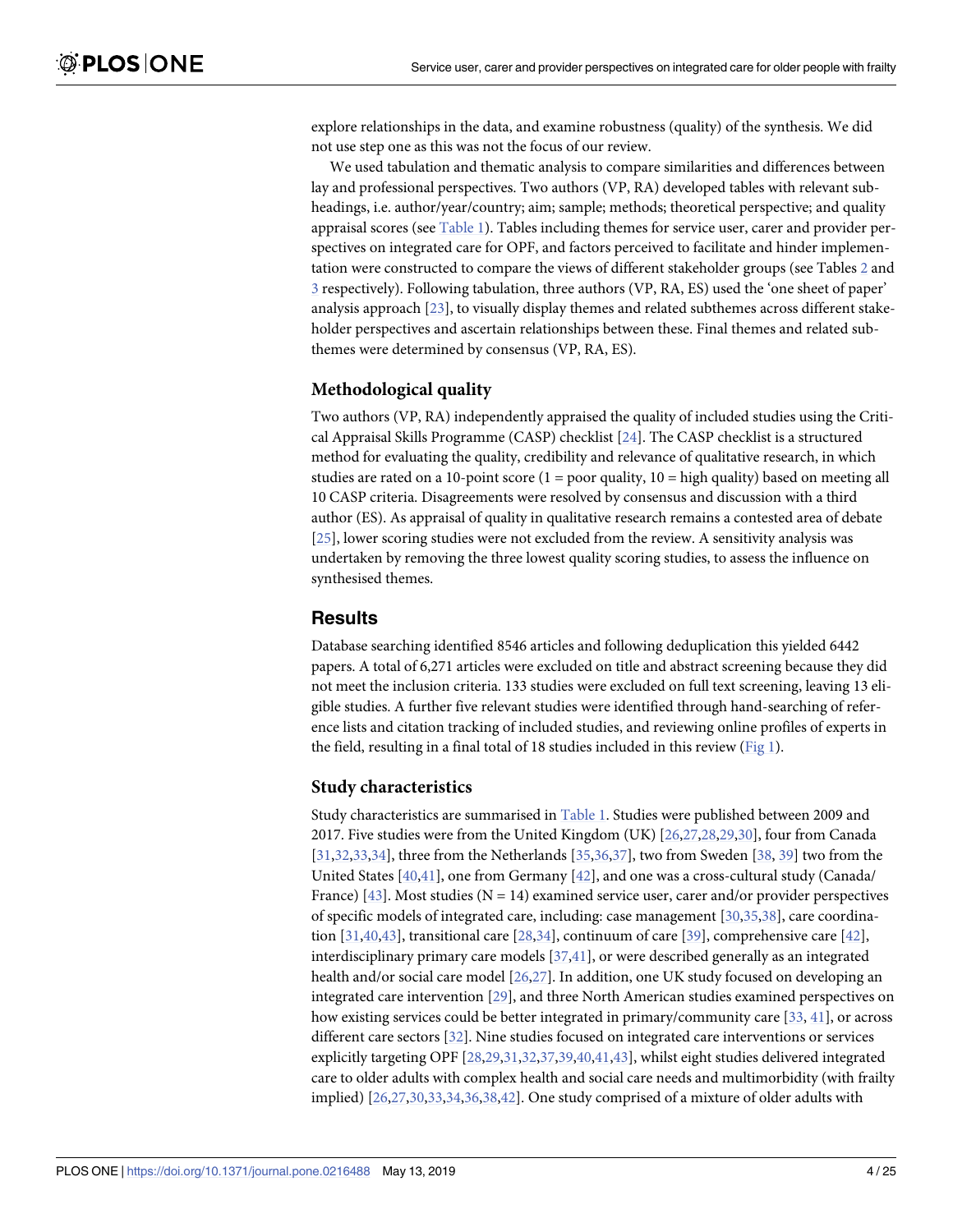| Author, Year,<br>Country                                            | Aim                                                                                                                                                                                               | Sample                                                                                                                                                                                                                                                                                                    | Methods                                                                                                                                                            | <b>Theoretical Perspective</b>                                                         | Quality<br>score<br>(CASP) |
|---------------------------------------------------------------------|---------------------------------------------------------------------------------------------------------------------------------------------------------------------------------------------------|-----------------------------------------------------------------------------------------------------------------------------------------------------------------------------------------------------------------------------------------------------------------------------------------------------------|--------------------------------------------------------------------------------------------------------------------------------------------------------------------|----------------------------------------------------------------------------------------|----------------------------|
| Boudioni et al<br>2015<br>UK [26]                                   | To explore service users' and<br>family carers' perspectives of an<br>integrated care service in London                                                                                           | 5 service users with complex<br>health conditions and 5 carers                                                                                                                                                                                                                                            | Video stories analysed between<br>researchers and service users, as<br>part of an experience-based co-<br>design evaluation                                        | Principles of visual sociology                                                         | 8.5                        |
| Hu (2014)<br>UK [27]                                                | To examine service users' views of<br>the impact of an integrated care<br>service in England                                                                                                      | 100 older care service users<br>surveyed, then 27 older adults<br>aged $\geq$ 65 years with complex<br>care needs selected                                                                                                                                                                                | Mixed methods: survey then<br>face-to-face interviews with<br>sub-sample of participants                                                                           | Not specified                                                                          | 5.5                        |
| Ballie et al<br>(2014)<br>UK [28]                                   | To investigate service users' and<br>providers' perspectives of care<br>transitions in a vertically<br>organised integrated healthcare<br>system                                                  | 17 providers, including range of<br>acute ( $N = 8$ ) and community<br>care providers ( $N = 9$ ) and 4 older<br>adults with frailty aged $\geq$ 70 years                                                                                                                                                 | Qualitative case study using<br>face-to-face interviews with key<br>staff and patients, and focus<br>groups with ward staff                                        | Ritchie & Spencer's (1994)<br>five-stage framework<br>analysis                         | 8                          |
| Bone et al (2016)<br><b>UK</b> [29]                                 | To explore views of service users<br>and other key stakeholders to<br>inform development of a short-<br>term community-based integrated<br>palliative and supportive care<br>intervention for OPF | 63 participants (healthcare<br>providers, commissioners,<br>voluntary sector representatives,<br>carers, researchers) took part in<br>stakeholder consultations; 42<br>participants (providers, carers,<br>researchers) took part in survey; 8<br>frail older people aged $\geq$ 75 years<br>and 9 carers | Expert stakeholder<br>consultations and follow-up<br>consensus surveys with<br>providers, carers and<br>researchers; focus groups with<br>service users and carers | Not specified                                                                          | 10                         |
| Sheaff et al<br>(2009)<br>UK [30]                                   | To elicit service users', carers' and<br>providers' perspectives on the<br>impacts of different case<br>management systems across 9<br>primary care trusts in England                             | Range of providers working in<br>acute, primary, secondary and<br>community care ( $N = 70$ ); 72<br>older people aged $\geq$ 65 years with<br>range of long term conditions,<br>and 52 informal carers                                                                                                   | Multiple case study evaluation<br>design; face-to-face interviews,<br>observations of meetings and<br>analysis of key documents                                    | Not specified                                                                          | 7                          |
| de Stampa et al<br>(2009)<br>Canada <sup>[31]</sup>                 | To examine incentives and<br>barriers among GPs to take part in<br>integrated health services<br>networks (IHSNs) to enable<br>integrated care for frail older<br>adults in Montreal              | 61 GPs enrolled in an integrated<br>care system for older adults, of<br>which a random sample of 22 GPs<br>actively or non-actively<br>participating in IHSNs recruited                                                                                                                                   | Initial mail survey, then<br>subsample of GPs took part in<br>face-to-face interviews                                                                              | Not specified                                                                          | 7.5                        |
| Heckman et al<br>(2013)<br>Canada <sup>[32]</sup>                   | To identify providers', service<br>users' and carers' perspectives on<br>improving integration care for<br>frail seniors in Ontario                                                               | 186 providers in primary,<br>secondary and community care<br>and 29 service users and carers                                                                                                                                                                                                              | Secondary analysis of 20 focus<br>group discussions                                                                                                                | Not specified                                                                          | 7                          |
| Lafortune et al<br>(2015)<br>Canada <sup>[33]</sup>                 | To explore older adults', carers'<br>and providers' views on improving<br>primary healthcare community<br>services for older adults with long<br>term conditions in an area of<br>Ontario         | Range of healthcare providers<br>$(N = 20)$ ; 28 service users<br>$\mathrm{aged} \geq 65$ with experience of one<br>or more services (e.g. chronic<br>disease management, end of life<br>care) and their informal carers                                                                                  | Focus groups with care<br>providers $(N = 4)$ and service<br>users and carers ( $N = 3$ ), and<br>individual interview with<br>informal carer                      | Not specified                                                                          | 7.5                        |
| McAiney et al<br>(2017)<br>Canada <sup>[34]</sup>                   | To examine service users', carers'<br>and providers' perceptions of the<br>impact of an intensive geriatric<br>service worker (IGSW) service in<br>South Ontario                                  | 19 providers (IGSW program<br>lead, case manager, nurses,<br>geriatrician); 49 service users<br>aged $\geq$ 65 with age-related<br>conditions; 25 informal carers                                                                                                                                         | Mixed methods design; initial<br>patient satisfaction survey;<br>purposive sample of all<br>stakeholders took part in<br>telephone interviews ( $N = 93$ )         | Not specified                                                                          | 6.5                        |
| Spoorenberg<br>et al (2015)<br>The Netherlands<br>$\left[35\right]$ | To examine service users' views of<br>a community-based integrated<br>care intervention based on the<br>Chronic Care Model                                                                        | 23 older adults aged $\geq$ 75 years,<br>mostly with frailty or complex<br>needs, sampled from a trial                                                                                                                                                                                                    | Face-to-face interviews 8-10<br>months after starting the<br>intervention                                                                                          | Grounded theory approach                                                               | 9                          |
| Janssen et al<br>(2015)<br>The Netherlands<br>$[36]$                | To examine providers' views of<br>organisational features facilitating<br>implementation of community<br>integrated care for older adults                                                         | 12 providers (nurses, case<br>managers, GP, nursing home<br>manager, homecare worker,<br>geriatrician)                                                                                                                                                                                                    | Qualitative case study: face-to-<br>face interviews, observations of<br>team meetings, then focus<br>groups to discuss findings                                    | Nomological network of<br>organisational<br>empowerment (Peterson &<br>Zimmerman 2004) | 8.5                        |

### <span id="page-4-0"></span>**[Table](#page-3-0) 1. Study characteristics and methodological quality of studies.**

(*Continued*)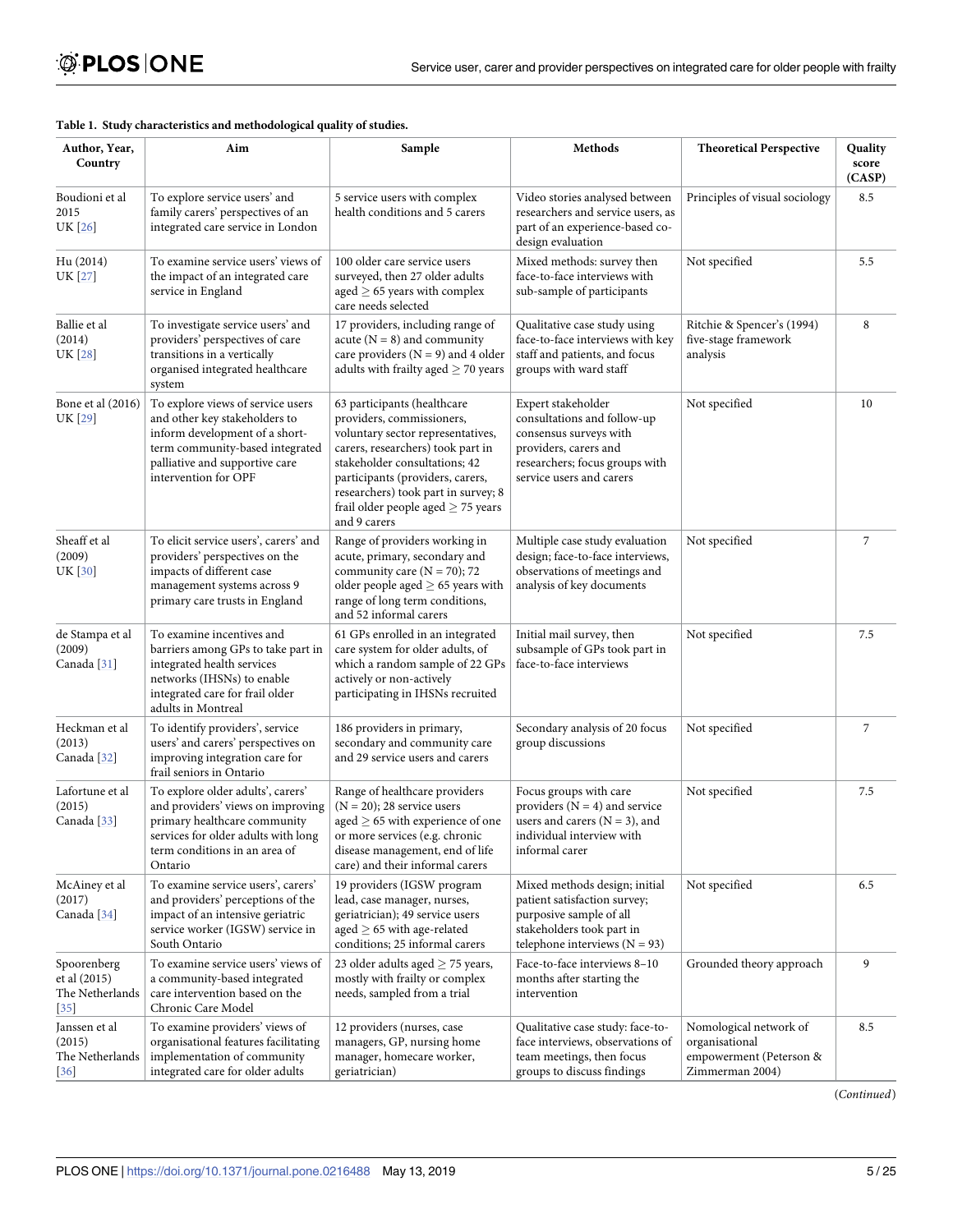# <span id="page-5-0"></span>**OPLOS ONE**

#### **Table 1.** (Continued)

| Author, Year,<br>Country                                           | Aim                                                                                                                                                                                              | Sample                                                                                                                                                                                                       | <b>Methods</b>                                                                                                                                                                                                                            | <b>Theoretical Perspective</b>                                                                                              | <b>Quality</b><br>score<br>(CASP) |
|--------------------------------------------------------------------|--------------------------------------------------------------------------------------------------------------------------------------------------------------------------------------------------|--------------------------------------------------------------------------------------------------------------------------------------------------------------------------------------------------------------|-------------------------------------------------------------------------------------------------------------------------------------------------------------------------------------------------------------------------------------------|-----------------------------------------------------------------------------------------------------------------------------|-----------------------------------|
| Metzelthin et al<br>(2013)<br>The Netherlands<br>$\left[37\right]$ | To examine service users' and<br>providers' experiences of an<br>interdisciplinary primary care<br>model for OPF, and perceived<br>barriers and enablers to<br>implementation in south Holland   | 45 care providers (nurses, GPs,<br>allied health providers); 194<br>service users aged $>$ 70 years<br>scoring $\geq$ 5 on the Groningen<br>Frailty Indicator. Participants<br>recruited from 6 GP practices | Mixed methods process<br>evaluation: quantitative log<br>books and evaluation forms for<br>all service users; interviews with<br>subsample of 13 participants;<br>focus groups $(N = 4)$ and<br>interviews ( $N = 12$ ) with<br>providers | Baranowski and Stables'<br>(2000) process evaluation<br>model                                                               | 7.5                               |
| Hjelm et al<br>(2015)<br>Sweden <sup>[38]</sup>                    | To explore service users'<br>experiences of case managers                                                                                                                                        | 13 older adults aged $\geq$ 75 years<br>with $\geq$ 3 long term conditions<br>who received the case<br>management intervention                                                                               | Focused ethnographic approach<br>including observations of case<br>manager practices and face-to-<br>face interviews                                                                                                                      | Roper & Shapira's (2000)<br>framework for ethnographic<br>analysis                                                          | 8                                 |
| Dunér et al<br>(2011)<br>Sweden <sup>[39]</sup>                    | To examine providers' views of<br>implementing a new continuum of<br>care model for frail older people                                                                                           | 26 providers (upper managers,<br>nurses, allied health providers,<br>social workers, case managers)                                                                                                          | Repeat face-to-face interviews,<br>as part of a trial of the<br>intervention                                                                                                                                                              | Lipsky's (1980) theory of<br>street-level bureaucracy                                                                       | 6                                 |
| Freij et al (2011)<br><b>USA</b> [40]                              | To examine older adults'<br>experiences of care coordination<br>services in the New York City area                                                                                               | 48 older adults aged $\geq$ 55 years<br>(majority $\geq$ 75 years) from multi-<br>ethnic backgrounds, targeting<br>older adults with frailty                                                                 | Face-to-face interviews<br>$(N = 25)$ and focus groups<br>$(N = 6)$                                                                                                                                                                       | Grounded theory approach                                                                                                    | 7.5                               |
| Keefe et al<br>(2009)<br><b>USA</b> [41]                           | To examine primary care<br>physicians' and nurses' views of<br>implementing integrated care for<br>frail older people, and the benefits<br>of social worker integration in<br>primary care teams | 25 providers (13 physicians, 11<br>nurses, 1 nurse practitioner)<br>working in primary care                                                                                                                  | Focus groups $(N = 3)$<br>conducted at 2 primary care<br>clinics                                                                                                                                                                          | Grounded theory approach                                                                                                    | 5.5                               |
| Busetto et al<br>(2017)<br>Germany [42]                            | To explore providers' views of<br>implementing an integrated care<br>model in a German hospital, as<br>part of a comparative European<br>project                                                 | 15 MDT care providers<br>(physicians, nurses, allied health<br>providers, psychologists, social<br>workers)                                                                                                  | Face-to-face interviews                                                                                                                                                                                                                   | Wagner's (1998) Chronic<br>Care Model, Grol and<br>Wensing's (2004)<br>Implementation Model,<br>Realist evaluation approach | 8.5                               |
| de Stampa et al<br>(2013) Canada/<br>France [43]                   | To understand the clinical<br>collaboration process between<br>primary care physicians (PCPs),<br>case managers and geriatricians in<br>two integrated care systems for<br>frail older adults    | 46 care providers (35 PCPs, 7 case<br>managers, 4 geriatricians)                                                                                                                                             | Face-to-face interviews                                                                                                                                                                                                                   | Grounded theory approach                                                                                                    | 7.5                               |

<https://doi.org/10.1371/journal.pone.0216488.t001>

#### **[Table](#page-3-0) 2. Service user, carer and provider perspectives on integrated care for older people with frailty.**

| Themes and related sub-themes                                                                   | Service users            | Carers            | <b>Providers</b>                     |
|-------------------------------------------------------------------------------------------------|--------------------------|-------------------|--------------------------------------|
| Different preferences for integrated care among service users                                   | [26, 35, 38]             |                   |                                      |
| System and service organisation components of integrated care for older people with frailty     |                          |                   |                                      |
| Improved continuity and coordination of care, and multidisciplinary team working                | $[27-30, 33-35, 38, 40]$ | [29,30,33,34]     | $[28 - 30, 32 - 34, 36, 41 - 43]$    |
| Improved access and navigation of the health and care system for service users and carers       | [27, 29, 30, 32, 33, 38] | [30, 32, 34]      | $[32 - 34]$                          |
| Relational aspects of care and support as part of integrated care for older people with frailty |                          |                   |                                      |
| Quality and nature of service user-provider relationships                                       | [27,30,35,37,38,40]      | $\left[30\right]$ |                                      |
| Access to appropriate and timely carer support                                                  | [29, 32]                 | [29,30,32,34]     | [28, 29, 32]                         |
| Stakeholder perceptions of outcomes of integrated care for older people with frailty            |                          |                   |                                      |
| Improved service user and carer outcomes                                                        | [26, 27, 29, 30, 35, 40] | $\left[29\right]$ | $\sqrt{29}$                          |
| Improved system and organisational processes and service outcomes                               | $[28,30,32-35,38,40]$    | [28, 30, 33, 34]  | $[28, 30, 32 - 34, 36, 37, 41 - 43]$ |
|                                                                                                 |                          |                   |                                      |

<https://doi.org/10.1371/journal.pone.0216488.t002>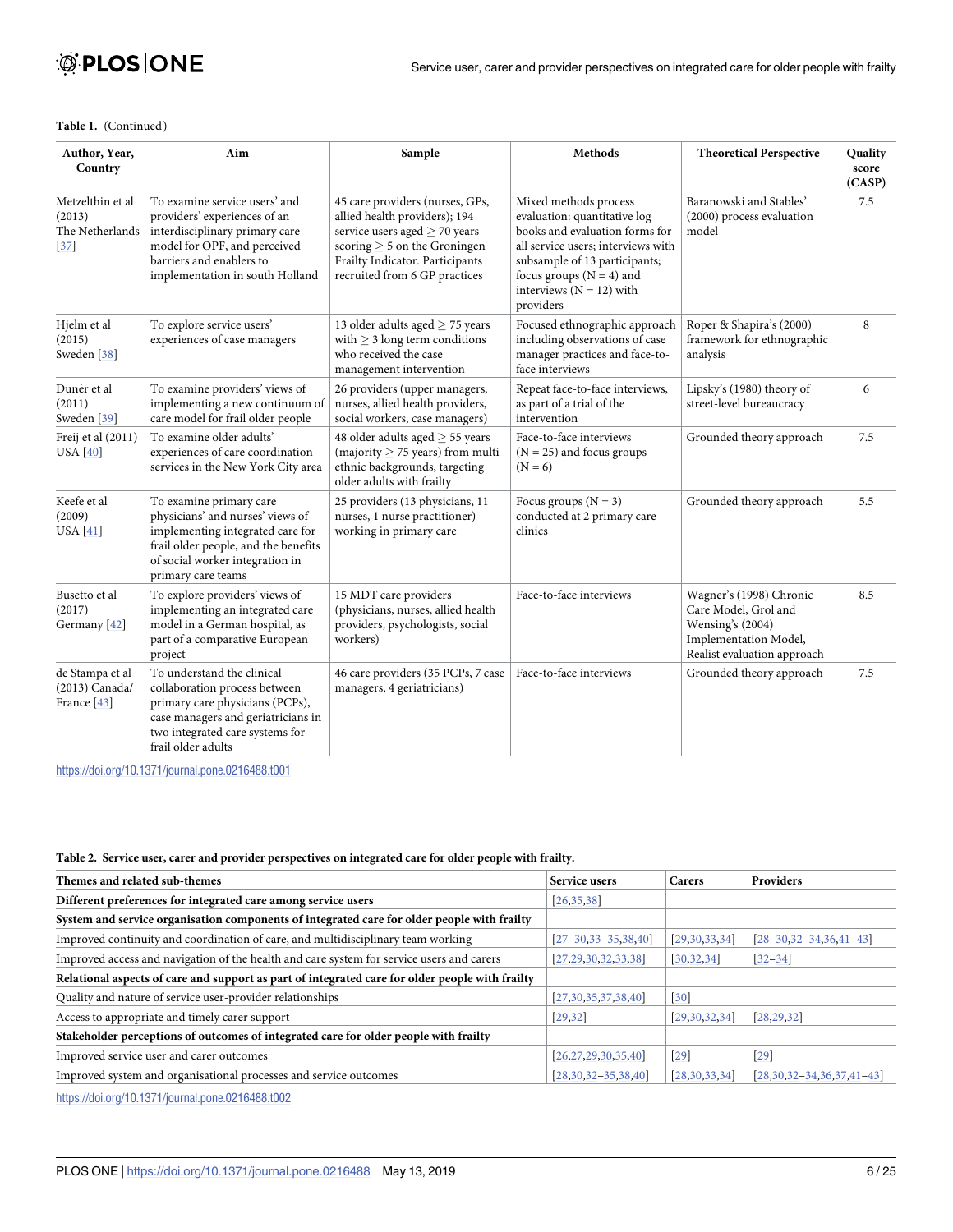| Themes and related sub-themes                                                                                                                                            | Service users   Carers |                   | <b>Providers</b>             |
|--------------------------------------------------------------------------------------------------------------------------------------------------------------------------|------------------------|-------------------|------------------------------|
| Perceptions of the integrated care intervention and target population                                                                                                    |                        |                   |                              |
| Provider views of the perceived value of the intervention                                                                                                                |                        |                   | [28, 31, 37, 39]             |
| Complexity of care needs of the patient population                                                                                                                       | [29, 32, 33, 35]       |                   | [29, 32]                     |
| Service organisational factors influencing implementation                                                                                                                |                        |                   |                              |
| Poor communication and the nature of collaborative working practices between providers                                                                                   | 33                     | $[33]$            | [28, 30, 31, 33, 36, 39, 43] |
| Level of engagement of managers, frontline staff and primary care physicians in the implementation process                                                               |                        |                   | $[30 - 32, 36, 39, 41, 43]$  |
| System level factors influencing implementation                                                                                                                          |                        |                   |                              |
| Limited support for service users and carers to navigate and access the health and care system and availability of<br>infrastructure to support and fund integrated care | [29, 32, 33]           | [29, 32, 33]      | [28, 29, 32, 33, 42]         |
| Limited staffing capacity and need for staff training                                                                                                                    | [27]                   |                   | [28, 32, 33, 37, 41, 43]     |
| Improving active involvement of service users and carers in care decisions                                                                                               | [28, 33]               | $\left 33\right $ | [28, 33, 42]                 |

<span id="page-6-0"></span>

| Table 3. Service user, carer and provider perceptions of factors facilitating and hindering implementation of integrated care for older people with frailty. |  |  |  |  |  |  |  |
|--------------------------------------------------------------------------------------------------------------------------------------------------------------|--|--|--|--|--|--|--|
|--------------------------------------------------------------------------------------------------------------------------------------------------------------|--|--|--|--|--|--|--|

<https://doi.org/10.1371/journal.pone.0216488.t003>

frailty, complex care needs and 'robust' participants (without frailty and complex care needs) [\[35\]](#page-23-0). Nine studies used interviews and/or focus groups [\[28,32](#page-22-0),[33](#page-22-0)[,35,39,40](#page-23-0),[41](#page-23-0),[42,43\]](#page-23-0) or a combination of observations and interviews/focus groups [[36,38\]](#page-23-0) and analysis of key documents [\[30\]](#page-22-0); whilst one study used video stories [[26](#page-22-0)] and five studies used mixed methods designs [\[27,29,31](#page-22-0),[34](#page-22-0)[,37\]](#page-23-0).

Four studies [[27](#page-22-0),[35,38,40\]](#page-23-0) examined service user perspectives, one study [\[26\]](#page-22-0) on the views of service users and carers, whilst six studies [\[31,](#page-22-0)[36,39](#page-23-0),[41,42,43\]](#page-23-0) examined the perspectives of professionals only, including physicians, nurses, allied health professionals, geriatricians, social care professionals and health care managers. Seven studies [\[28,29,30](#page-22-0),[32,33,34,](#page-22-0)[37](#page-23-0)] investigated service user/carer and professional views.

# **Methodological quality of studies**

Overall, the quality of included studies was rated as moderate to high, with CASP scores ranging from 5.5 to 10 (mean score 7.5) (see [Table](#page-4-0) 1). The most common reasons for lower score allocations were poor reporting of potential researcher bias and recruitment strategies. Seven studies did not specify using a theoretical approach [\[27,29,30,31,32,33](#page-22-0),[34\]](#page-22-0). Four studies drew on one or more theoretical perspectives to inform the data collection, analysis and/or interpretation of findings, including sociological [[26](#page-22-0)[,39\]](#page-23-0), behavioural and implementation frameworks [\[42\]](#page-23-0), and organisational psychology theories [\[36\]](#page-23-0). Eight studies used methodological frameworks to inform data analysis, including a framework for ethnographic analysis  $[38]$  $[38]$ , realist  $[42]$  and grounded theory approaches [[35,40](#page-23-0),[41,43\]](#page-23-0), framework analysis [\[28](#page-22-0)], and a process evaluation model [\[37\]](#page-23-0). A sensitivity analysis on the identified themes from included studies suggested that the findings were robust when the three lowest scoring studies [\[27,34](#page-22-0)[,41\]](#page-23-0) were removed.

# **Narrative synthesis**

Emerging themes in this synthesis will be discussed in relation to service user, carer and provider: 1) perspectives on integrated care for OPF; and 2) perceptions of factors facilitating and hindering implementation.

# **Service user, carer and provider perspectives on integrated care for older people with frailty**

We found four themes and related subthemes pertaining to stakeholder perspectives on integrated care for OPF ([Table](#page-5-0) 2).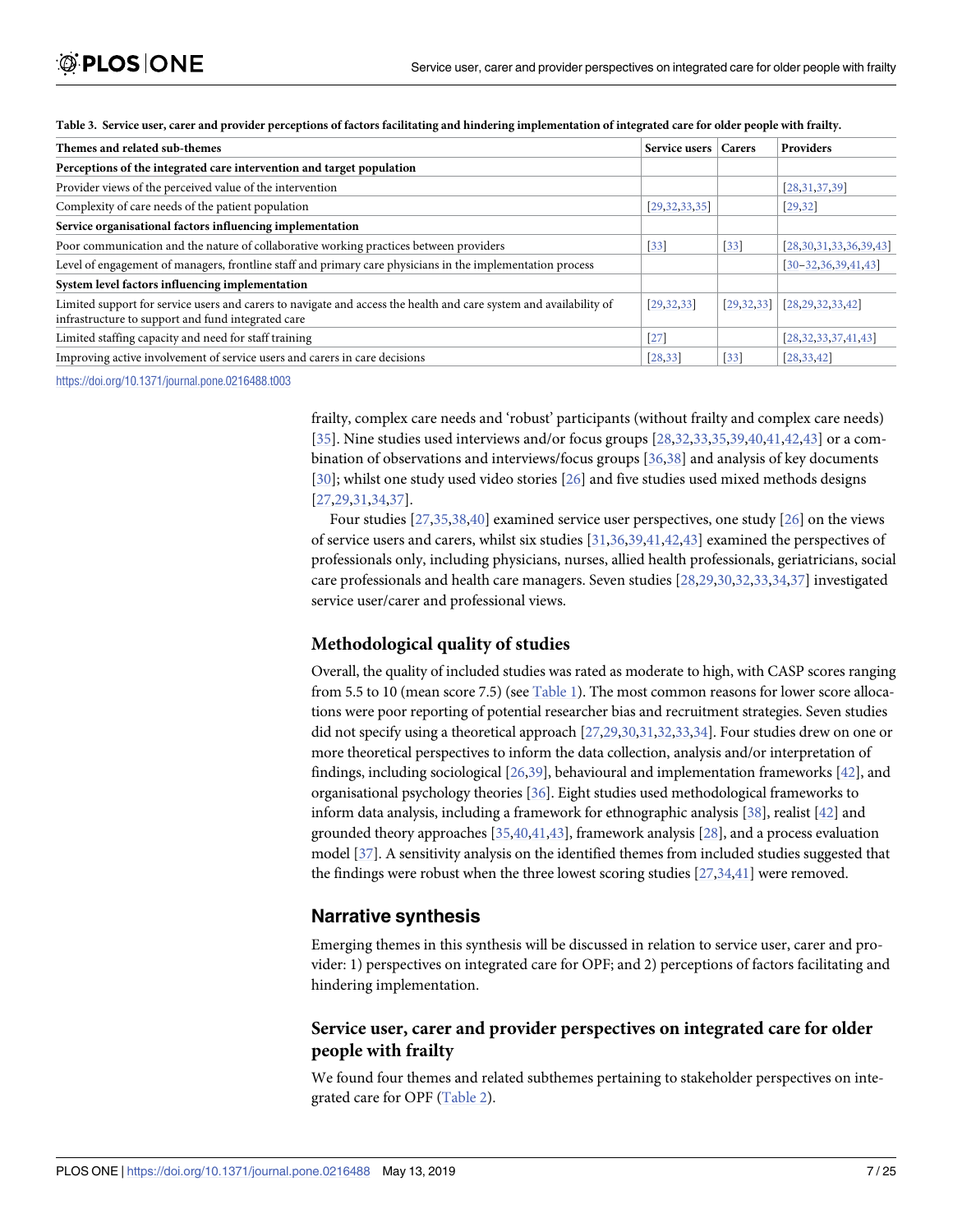<span id="page-7-0"></span>

**[Fig](#page-3-0) 1. PRISMA diagram of flow of studies through stages of the review.**

<https://doi.org/10.1371/journal.pone.0216488.g001>

**Different preferences for integrated care among service users.** Three studies found that service users reported different preferences for integrated care, shaped by differences in perceptions of individual responsibility to manage their health and care needs [[26](#page-22-0), [35](#page-23-0),[38](#page-23-0)]. In one UK study, several service users felt empowered after receiving more services, welcoming opportunities to learn new skills or coping mechanisms and receive self-management support [\[26\]](#page-22-0). However, other service users in the same study felt disempowered by an increase in provision of services, which was exacerbated for some by overprotective carers.

In a Swedish study several service users declined the support of a case manager preferring to manage independently with the support of family members [[38](#page-23-0)]. Others felt that they did not have a current need for a case manager but recognised that they may require professional support in the future [\[38\]](#page-23-0). In a Dutch study [[35](#page-23-0)] increased provision of services was perceived by service users to enhance their sense of control over their care and lives helping them to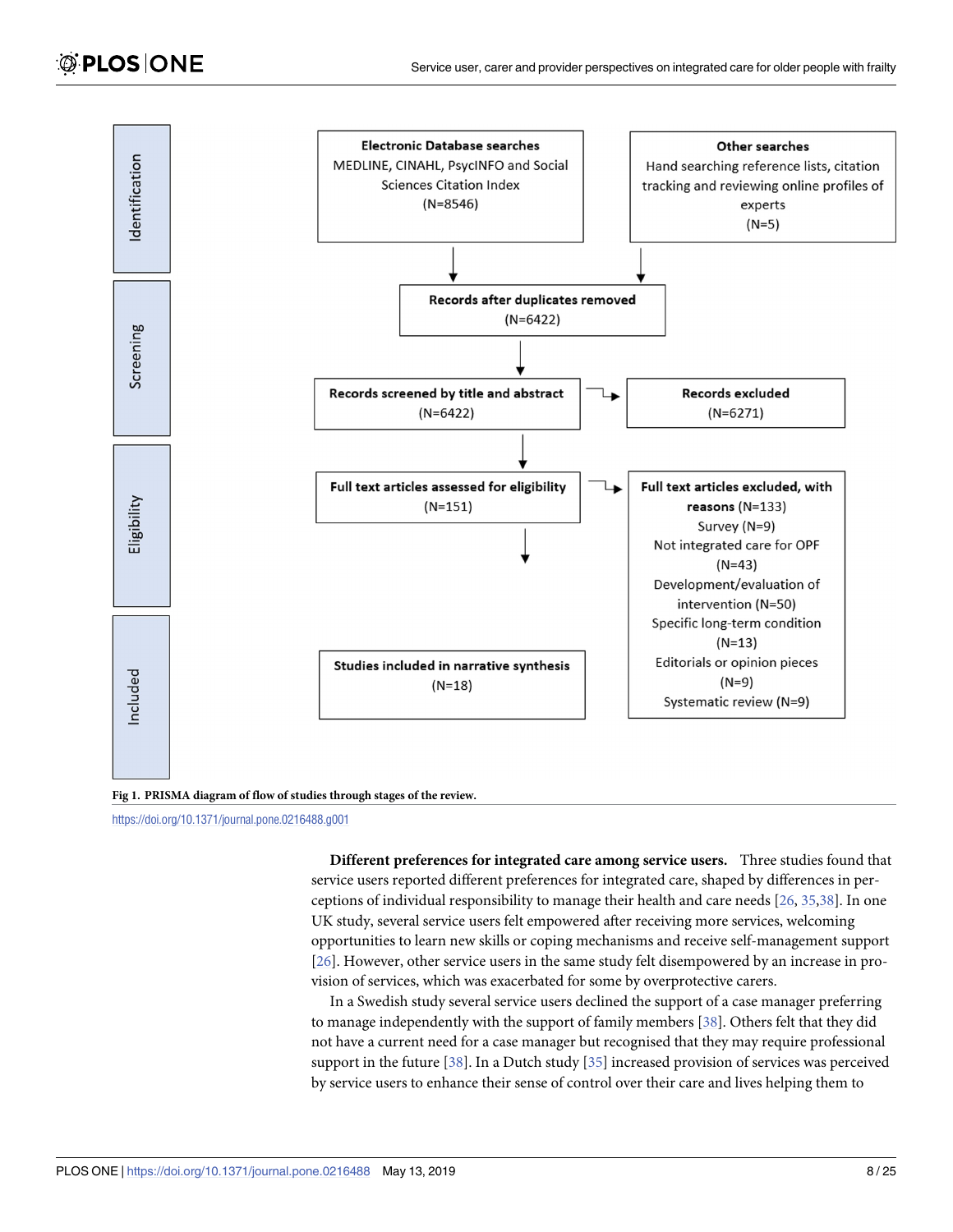manage fears of dependency and anticipated health losses. For example, one service user commented:

*I find it a great reassurance that she [case manager] says 'We're here if you need us'* [[35](#page-23-0)].

# **System and service organisation components of integrated care for older people with frailty**

**Improved continuity and coordination of care, and multidisciplinary team working.** In a number of studies, service users, carers and providers perceived that improved continuity and/or coordination of care were key features of integrated care for OPF [[27,28,29,30](#page-22-0),[32,33,](#page-22-0) [34,](#page-22-0)[35](#page-23-0),[36,38,40,41](#page-23-0)]. In six studies [[29,30,34,](#page-22-0)[35](#page-23-0),[38,40\]](#page-23-0) service users and carers valued care coordinator or case manager roles as part of integrated care programmes to improve experiences of continuity of care. In a UK study, both lay and professional stakeholders emphasised the importance of trained key workers to facilitate continuity and coordination of care to improve management of health and social care needs [\[29\]](#page-22-0). Service users and carers placed importance on continuity of care through these one-to-one relationships with a care coordinator  $[40]$ , case manager [[30](#page-22-0)[,35,38\]](#page-23-0) or community key worker [\[29\]](#page-22-0). In two studies, service users valued such one-to-one roles with professionals to improve the transition of care from hospital to community settings [[30](#page-22-0)], provide appropriate information and support [\[40\]](#page-23-0), and facilitate personalised care [\[30\]](#page-22-0).

However, some service users or carers in four studies [\[27](#page-22-0),[28](#page-22-0),[29,33\]](#page-22-0), and providers in two of these studies [[29](#page-22-0),[33](#page-22-0)] reported a lack of continuity and coordination of care within existing services. Reasons for this included: perceived limited service user and carer involvement during transitions of care between hospital and community settings [[28](#page-22-0),[33\]](#page-22-0) or in the design of integrated care services  $[33]$  $[33]$  $[33]$ ; inconsistent service delivery between care providers  $[33]$ ; and organisational factors such as staff shortages and high staff turnover, particularly among care workers [[27](#page-22-0)]. For example, one service user of an integrated care service in a UK study expressed dissatisfaction with poorly coordinated social care, rather than health care, and the negative consequences of this:

*Don't get the same person [from the care agency] coming around twice*. *That's the trouble*. *You have got to explain everything each time* ([[27](#page-22-0)], p.504).

Similarly, continuity of care was not perceived as usual practice for OPF in another UK study, as one volunteer carer commented:

*I think older people are very much aware of continuity*. *Old age doesn't like too much change and that's where a lot of care falls down*. *The continuity is simply not there* ([\[29\]](#page-22-0), p.869).

In five studies care providers perceived integrated care for OPF involved improved coordination of services between different providers to deliver comprehensive, holistic care tailored to meet individual needs [\[33](#page-22-0)[,36,41](#page-23-0),[42,43\]](#page-23-0). For example, one health care provider in a German study highlighted:

*Basically it's a whole network of staff from different professional groups who are linked to one another and who communicate so that the patient is cared for in an optimal way* [[42](#page-23-0)].

In several studies some providers perceived effective MDT working as part of integrated care for OPF included enhancing the capacity of the MDT [[28,33,](#page-22-0)[36\]](#page-23-0), integrating social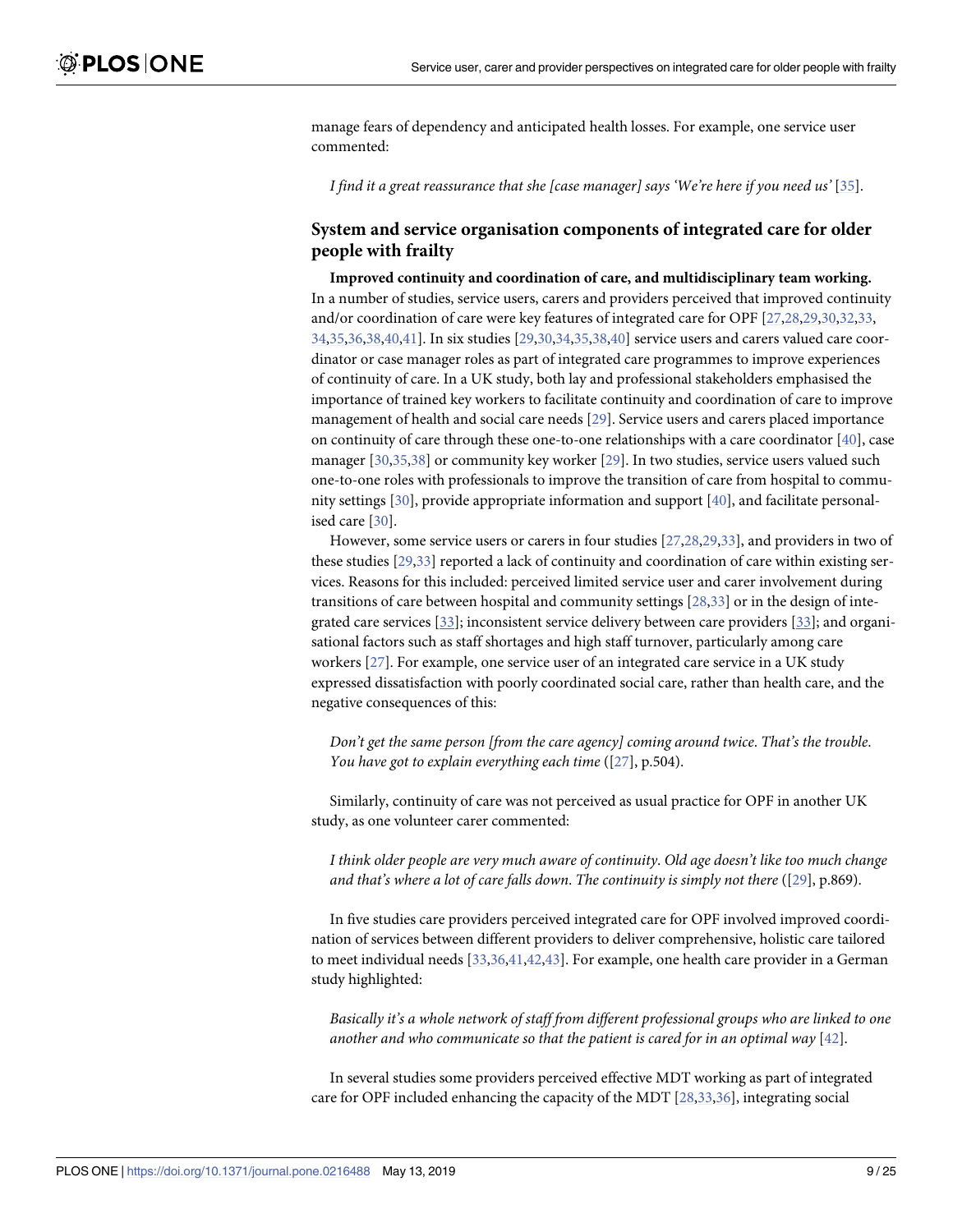workers in primary care teams [[41](#page-23-0)], and fostering closer collaborative working between primary care physicians (PCPs), geriatricians and case managers [[43](#page-23-0)]. In one Canadian study providers suggested expanding and diversifying the composition of MDT members [\[33\]](#page-22-0) as a strategy for optimising the delivery of integrated care for this patient group. This viewpoint which was also shared by some service users and carers in the same study, who considered this would reduce PCP workloads:

*So if somehow the ordinary doc who's working on his own or with one or two other people*, *could get some funding for a nurse practitioner*, *and if the nurse practitioners were available*, *that would be a great first line of defence* [\[33\]](#page-22-0).

It was also suggested this coordination of services needs to span different care sectors and organisational boundaries [\[28,30,32](#page-22-0),[36](#page-23-0)]. For example, in one Canadian study [[32](#page-22-0)], some providers highlighted the importance of reducing communication points in the system and 'duplication burden' for service users and providers.

**Improved access and navigation of the health and care system for service users and carers.** Lay and professional stakeholders in three studies suggested poor system navigation limited care coordination across different provider organisations and care sectors [\[29,32,33](#page-22-0)]. In four studies service users, carers, and/or providers attributed improved support to navigate the system to care coordinator [[34](#page-22-0)[,40\]](#page-23-0) or case manager [[30](#page-22-0)[,38\]](#page-23-0) roles. For example, in one Canadian study [\[34\]](#page-22-0), all three stakeholder groups reported positive perceptions of intensive geriatric service workers (IGSW), who aimed to improve transitions of care, system navigation and access to follow-up community services, as one provider highlighted:

It's a very complicated system that we live in and for the IGSW to go in there and simplify it *for them really helps* ([[34](#page-22-0)], p.158).

# **Relational aspects of care and support as part of integrated care for older people with frailty**

**Quality and nature of service user-provider relationships.** In several studies service users [\[27,30](#page-22-0),[35,37,38\]](#page-23-0) and carers [\[30](#page-22-0)] highlighted the quality and nature of the relationship they had with their care provider as a key aspect of integrated care. A positive relationship enhanced experiences of continuity and coordination of care across care transitions or the health and social care system [\[30,](#page-22-0)[38](#page-23-0)], feeling empowered and in control, safe and secure, being provided with timely information and longer-term monitoring [[35](#page-23-0)], and tailoring of care to meet individual needs [\[27,30](#page-22-0),[35,37,38\]](#page-23-0). Service users placed value on one-to-one relationships with a trusted care professional [\[38,35\]](#page-23-0), who listened to them and treated them with respect [\[27](#page-22-0)[,37,38](#page-23-0)], where there was good communication [\[35\]](#page-23-0), and who facilitated access to health and social care [\[27,](#page-22-0)[38](#page-23-0),[40](#page-23-0)] and advocated on their behalf [\[30,](#page-22-0)[38](#page-23-0)]. For example, one woman in a Dutch study spoke about the positive qualities of the relationship she had with her case manager:

I think she's a friendly woman, and she's on a level with you rather than looking down at you, *and that alone is worth a lot* [\[35\]](#page-23-0).

Poor relationships between service users and health and social care professionals negatively affected integrated care [\[27,28](#page-22-0),[33](#page-22-0)]. In two of these studies [\[28,33](#page-22-0)], some service users experienced limited involvement in hospital discharge planning and conflicting information from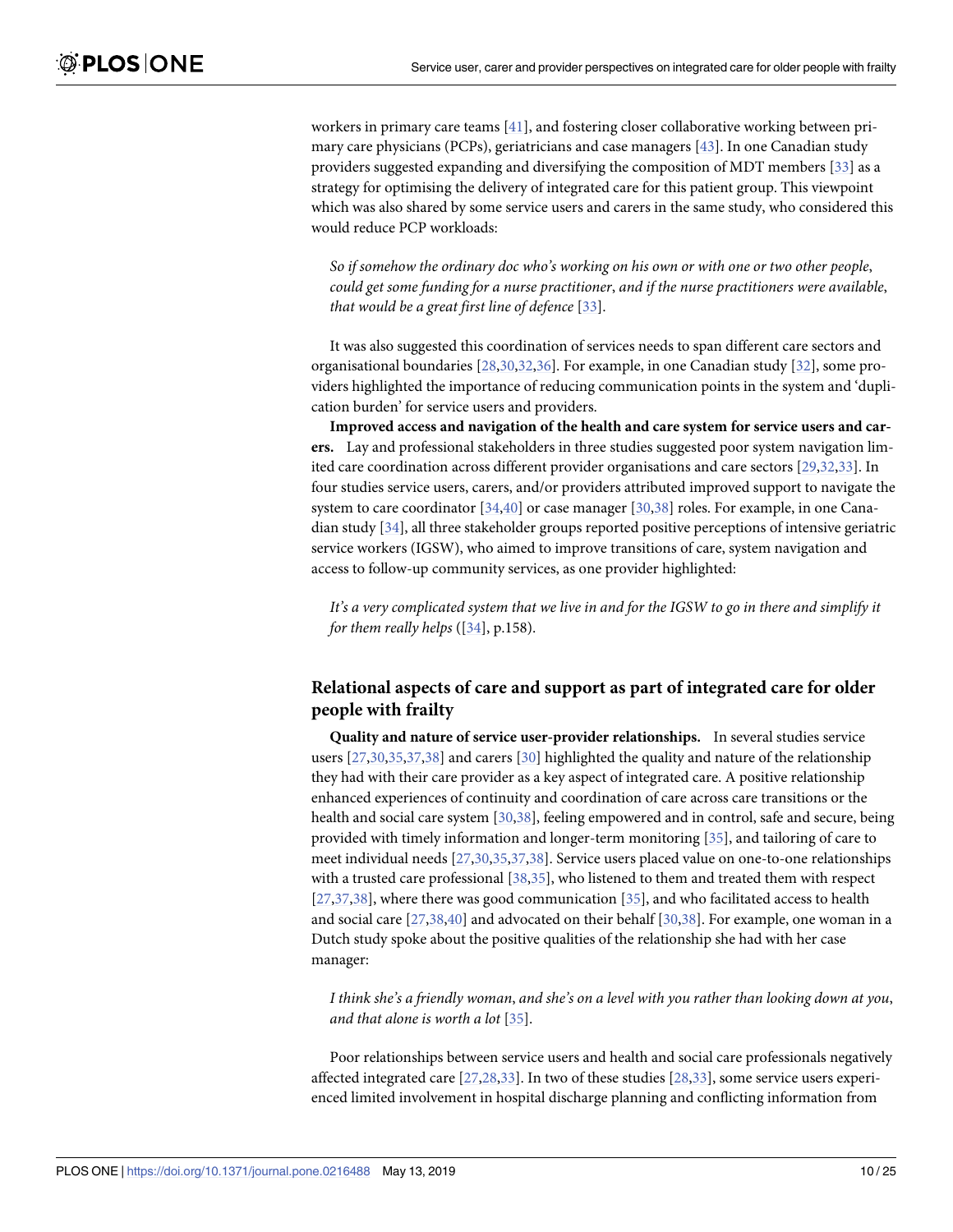providers [[28,33\]](#page-22-0). In one UK study, several recipients of an integrated health and social care service [[27](#page-22-0)] highlighted a lack of perceived interest from their social care provider in establishing genuine rapport with them. For example, one service user commented:

*Agency carers don't get to know you*. *They didn't have the right attitude*. *They do the job for money* ([\[27\]](#page-22-0) p.503).

**Access to appropriate and timely carer support.** In two studies carers experienced improved access to appropriate and timely support as part of integrated care provision [\[30,34](#page-22-0)], including enhanced psychosocial support [\[30\]](#page-22-0), continuity of care and support to navigate and access community services [[30](#page-22-0),[34](#page-22-0)]. In one Canadian study some family carers spoke about the positive support their relative had received from care co-ordinators during transitions of care from hospital to community services, as well as improved access to respite care services [[34](#page-22-0)]. For example, one female spouse carer in this Canadian study commented on how this had alleviated the burden of care looking after her disabled husband:

*Everything is different*. *We have hope*. *I feel more confident that I can take care of my hus*band. I was lost before and so stressed. Now we have lots of help and I'm feeling so much better ([[34](#page-22-0)], p.157).

In two studies service users, carers and professionals recognised the need to provide more effective support and reassurance for carers within existing integrated care services for OPF [\[29,32\]](#page-22-0). For instance, in one UK study different stakeholder groups emphasised the importance of identifying carer needs and supporting their well-being as part of integrated care, especially when care needs of the OPF increased towards the end of their life. For instance, one community nurse said:

*Respite for carers if needed is of prime importance*. *Supporting carers*, *as without them the* patient would not be able to stay in their home if their wishes are to stay and end their life *[die] at home* ([\[29\]](#page-22-0), p.867).

# **Stakeholder perceptions of outcomes of integrated care for older people with frailty**

**Improved service user and carer outcomes.** In several studies service users highlighted improved patient-level outcomes of integrated care [[26,27,30,](#page-22-0)[35](#page-23-0),[40](#page-23-0)]. Such outcomes included: improved physical functioning [\[27,30](#page-22-0)] timely provision of home adaptations [\[27\]](#page-22-0), quicker perceived recovery from illness due to prompt provision of healthcare [\[27\]](#page-22-0), improved independence or likelihood of staying in one's own home [[40](#page-23-0)] and better quality of life [\[30,](#page-22-0)[40](#page-23-0)]. Service users in several of these studies also reported improvements in psychosocial outcomes as a result of receiving integrated care, including: reduced social isolation and depression [\[27\]](#page-22-0), improved choice and control over the care provided [\[27,](#page-22-0)[35\]](#page-23-0), feeling empowered through learning new skills and knowledge to self-manage chronic health conditions [[26](#page-22-0)], and being kept informed [[27](#page-22-0)]. For example, one service user in a UK study commented:

I think I was happy about it because [a member of staff] and me sort of kept in touch as to *what was going on*. *Yes*, *she told me all about the procedures*. *And why it takes so long*, *you know* ([\[27\]](#page-22-0), p.501).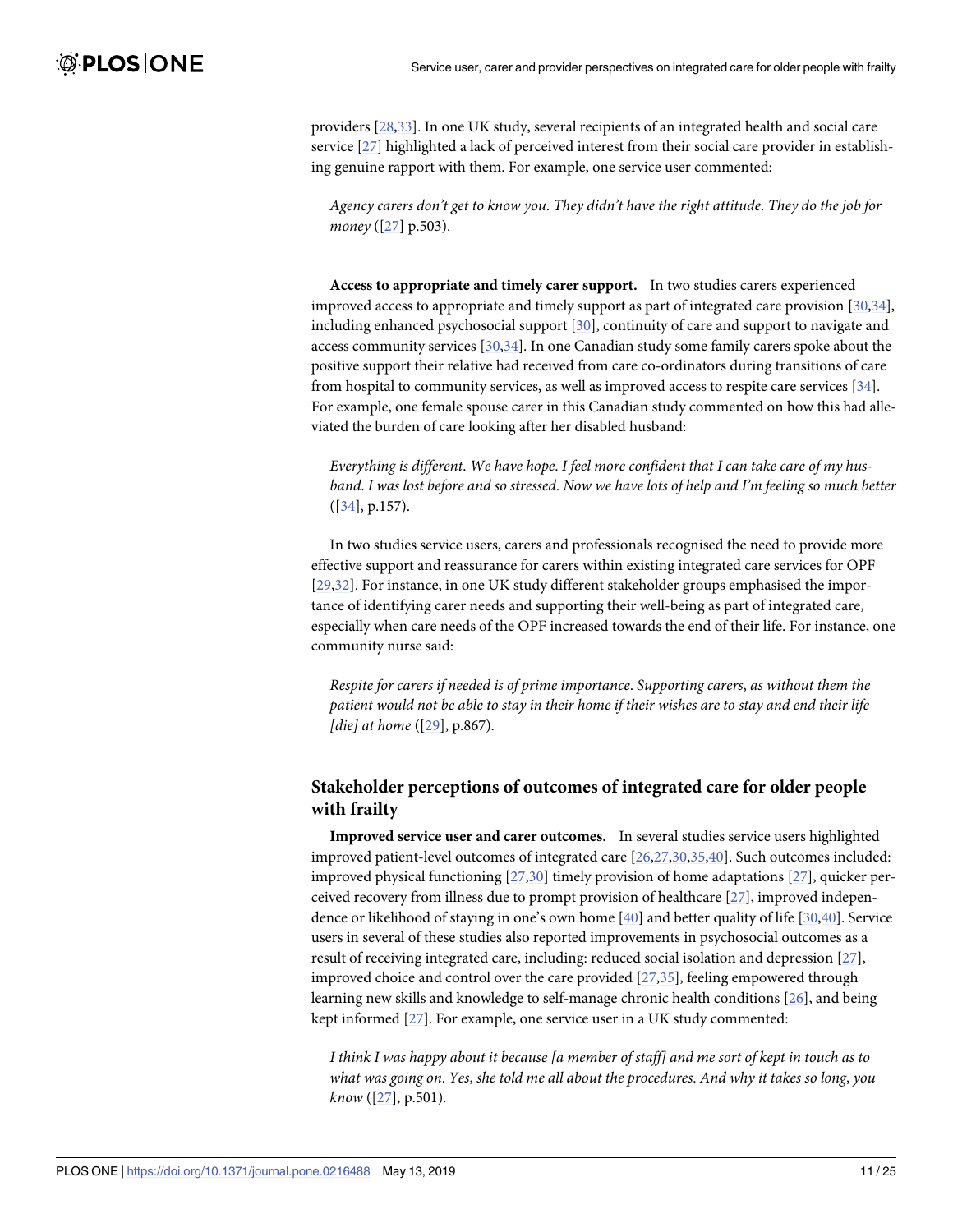**Improved system and organisational processes and service outcomes.** Improved experiences of continuity of care were reported among service users [[30](#page-22-0),[34](#page-22-0)[,35,38,40](#page-23-0)], carers [[30](#page-22-0),[34](#page-22-0)], and professionals (case managers) [\[30\]](#page-22-0). For example, one service user and carer respectively in the latter UK study commented on the significance of the relationship and support they had with their case manager:

She's at the end of that telephone line and all you've got to do is pick it up, and if she's off duty *then her phone goes to somebody else of equal capability*, *and they will look after you the same way* ([[30](#page-22-0)], p.93).

I really felt that she was my friend, she certainly acted that way, I mean her chief concern was *the patient but I also felt she was on my side*. *That sounds silly but it's true* ([[30](#page-22-0)], p.93).

Service users [[30](#page-22-0)[,38,40\]](#page-23-0), and carers and providers (30) also voiced improved perceived or expected experiences of coordination of health and social care services as a result of integrated care, including perceived improvements in timely provision of services such as psychosocial [\[30\]](#page-22-0) and self-management support [\[32,33,34](#page-22-0)], and personalised care [[30](#page-22-0)], with the latter viewpoint also shared by carers in the same UK study [\[30\]](#page-22-0). Furthermore, all stakeholder groups [\[30,34,](#page-22-0)[38](#page-23-0),[40](#page-23-0)] reported improved access to health and/or social care as a result of integrated care provision, whereas service users [\[28,34](#page-22-0),[38,40\]](#page-23-0), and carers [[34](#page-22-0)] and providers [[34](#page-22-0)] to a lesser extent, also spoke about improved support to navigate care transitions across hospital and community services or between community care services.

Furthermore, in nine studies a range of care providers highlighted a number of other organisational and system level improvements as outcomes of integrated care for OPF. These included perceived or expected improved MDT or inter-professional collaboration [\[33](#page-22-0)[,36,37](#page-23-0),[41,42\]](#page-23-0), communication [\[28,30,32](#page-22-0),[36](#page-23-0)], management of follow-up [[43](#page-23-0)], coordination of services [[30,32\]](#page-22-0) and service user and carer support to navigate the health and care system [\[32\]](#page-22-0). Some providers in one US study also perceived improved provision of holistic care through integrating social care professionals into primary care teams [[41](#page-23-0)], whereas other providers in a study in Germany reported improvements in quality of comprehensive geriatric assessments and reduced adverse events through greater involvement of family carers [\[42\]](#page-23-0).

Providers also highlighted improved perceived service outcomes resulting from integrated care programmes for OPF [[30,34\]](#page-22-0). Specifically, providers in a Canadian study reported a potential reduction in emergency department attendances, hospital admissions and care home placements following a care coordination model to improve transitions of care [\[34\]](#page-22-0). This was supported by a UK study which highlighted perceived reductions in hospital admissions as a result of case management integrated care interventions for this patient population [\[30\]](#page-22-0). Conversely, several PCPs in a US study perceived a potential negative unintended consequence of higher staff workloads following integration of social workers in primary care due to increased communication demands between providers [[41](#page-23-0)]. For example, one PCP commented:

I think what we have in mind when we send the patient to a social worker is there will not be *a lot of interchange*. . . *I would prefer the e-mail route rather than very long*, *winding conversations* ([\[41\]](#page-23-0), p.590).

In summary, we found that similarities and differences in service user, carer and provider perspectives on integrated care for OPF were evident across included studies. Whereas service users and carers more commonly highlighted continuity of care with a professional they could trust and other relational aspects of care as important aspects of integrated care, providers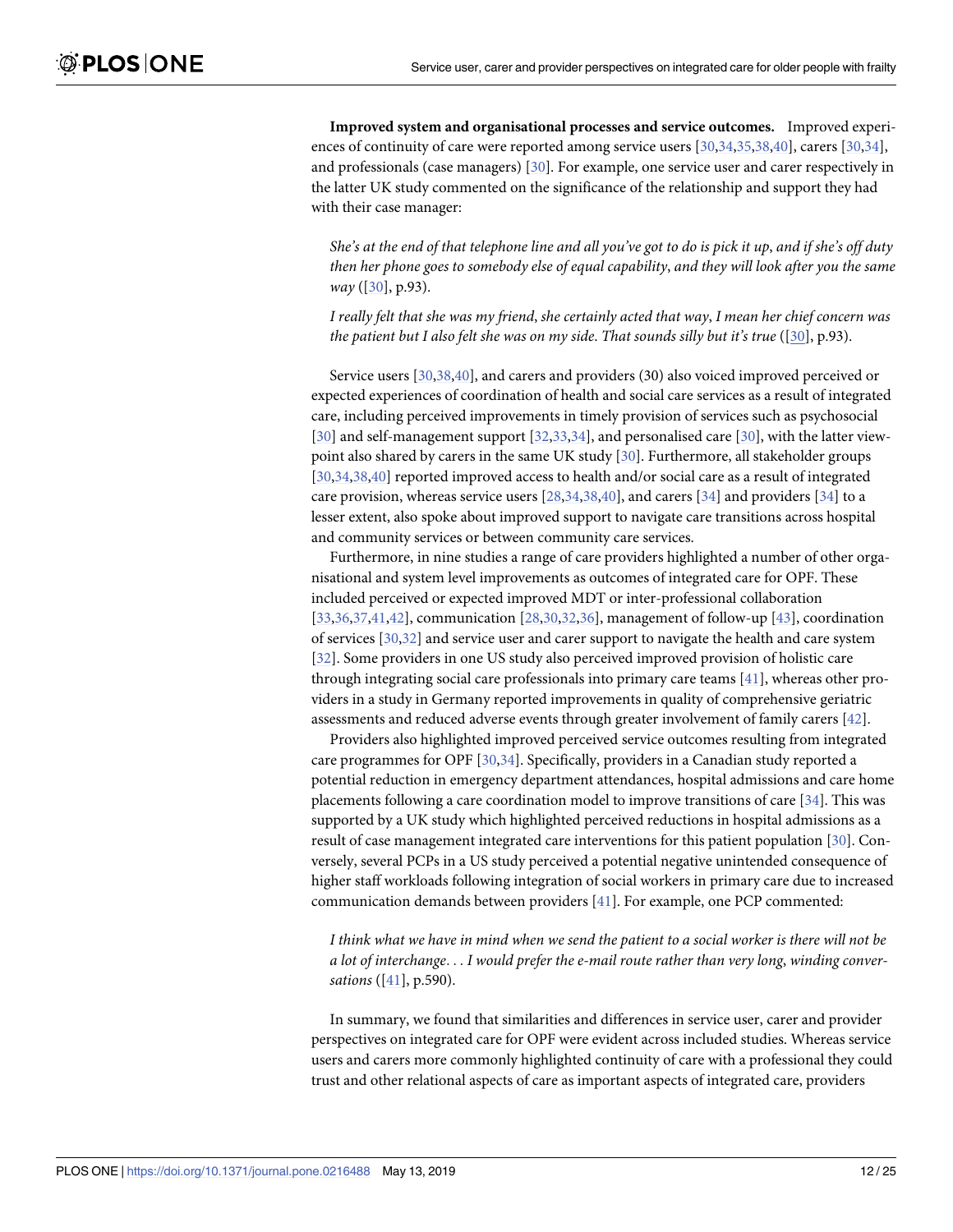more often emphasised improved coordination of services between providers working in different care sectors and organisational practices to improve MDT working, inter-professional collaboration and communication as strategies for integrating care for this patient group. Different stakeholder groups also highlighted improved support to access and navigate the health and care system as important components and outcomes of integrated care for OPF.

# **Service user, carer and provider perceptions of factors facilitating and hindering implementation of integrated care for older people with frailty**

Three themes and related subthemes pertaining to service user, carer and provider perceptions of factors facilitating and hindering implementation of integrated care for OPF were evident [\(Table](#page-6-0) 3).

### **Perceptions of the integrated care intervention and target population**

**Provider views of the perceived value of the intervention.** In four studies providers' perceptions of the integrated care intervention was seen to either hinder or facilitate its implementation (28,31,37,39). In one Canadian study several PCPs who reported high expectations or a lack of information about the intervention limited their participation in integrated health services networks (IHSNs) to facilitate the implementation of integrated care for this patient group [\[31\]](#page-22-0). Conversely, other PCPs in the same study perceived that high proportions of older people and specifically targeting frail populations who were perceived to benefit the most, improved their participation in IHSNs to facilitate implementation [\[31\]](#page-22-0). For example, one PCP said:

*At the start*, *patients had to be selected based on which ones stood to benefit and which ones didn't (*. . .*) I fully agreed with the selection*, *and the project needed frail elderly patients* [[31](#page-22-0)].

In a Dutch study of a nurse-led interdisciplinary integrated care model for OPF, providers also felt that intervention complexity acted as a barrier to its implementation in primary care settings [[37](#page-23-0)]. Conversely, providers in three other studies spoke about other factors perceived to facilitate the implementation of integrated care for this patient group  $[28,37,39]$  $[28,37,39]$  $[28,37,39]$  $[28,37,39]$  $[28,37,39]$ . Such factors included: having rigorous screening criteria for eligibility [[37](#page-23-0)]; ensuring the intervention addressed everyday problems using 'bottom up' approaches [\[39\]](#page-23-0); and delivering 'vertically' integrated healthcare systems [\[28\]](#page-22-0). For example, in relation to the latter one provider in this UK study commented:

*The very fact that we're an integrated organisation*, *so we've got community hospitals as part* of [the system], is in its nature, a really positive step forward so we haven't got this separation *between the acute episode of the pathway of care and then the rehabilitation/onward method of care* [\[28\]](#page-22-0).

However, in one Swedish study variations in provider perceptions of factors facilitating or hindering integrated care for OPF to improve transitions of care across hospital, primary and community care settings were evident [\[39\]](#page-23-0). Some care providers considered the extent to which the intervention could be flexibly tailored to the care context to facilitate implementation. For example, one frontline care provider in this study commented, '*It's all about being flexible and finding solutions together*.' [[39](#page-23-0)]. In contrast, other providers spoke about a lack of clear information about the intervention as a key factor hindering its implementation.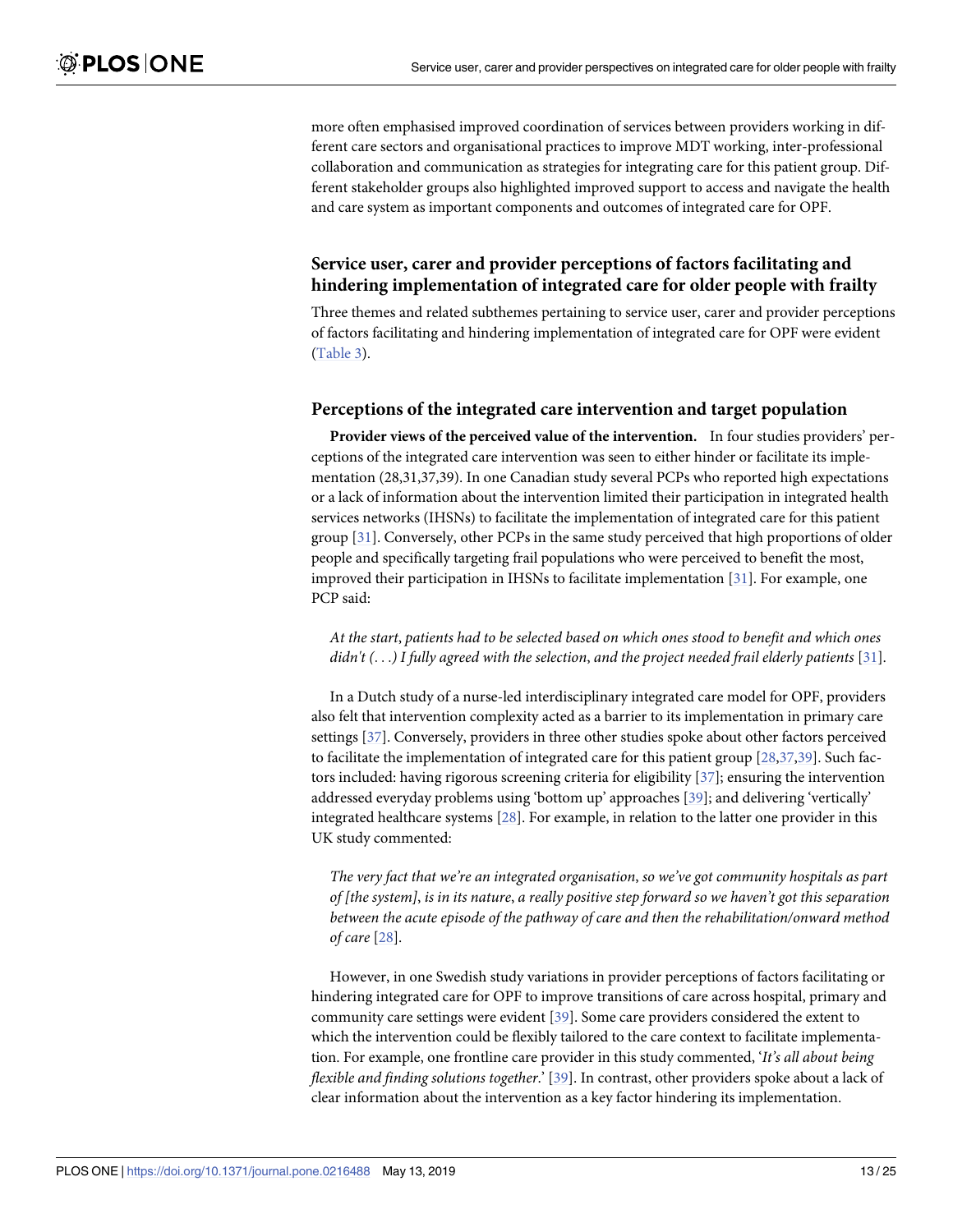**Complexity of care needs of the patient population.** In several studies OPF and/or carers highlighted the challenges of managing multiple health conditions which required complex care management [\[29,32,33,](#page-22-0)[35](#page-23-0)]. For example, one carer in a UK study spoke about the unpredictability of living with frailty:

You've only got to trip up and feel tired and then you don't make your meal that evening and then you become physically less able to do things. And it's just progressive. Just one trip will, or *one anything*, *will set the whole of that off*, *and it is the downward spiral* ([\[29\]](#page-22-0), p.869).

Service users in a Canadian study placed value on holistic care to meet their multiple needs and working with professionals *'who took the time to see them as a person'* [\[33\]](#page-22-0). However, in another Canadian study several service users [[32](#page-22-0)] voiced difficulties they had experienced discussing the complexity of their health conditions and related care needs with health care professionals due to time restraints for consultations.

In two studies some care providers also reported the challenges of implementing integrated care for OPF due to the perceived complexity of care needs of this patient population [\[29,32](#page-22-0)]. In one Canadian study [\[32\]](#page-22-0) several providers felt that this placed increased burden of care on OPF because they commonly experienced multiple assessments by different care providers [\[32\]](#page-22-0). Furthermore, in one UK study a number of providers [[29](#page-22-0)] reported that the complex symptom burden among OPF with end of life care needs was perceived to be a challenge to implementing a community-based integrated palliative and supportive care intervention, with several providers recommending targeting patients with complex physical, mental and emotional symptoms [\[29\]](#page-22-0).

### **Service organisational factors influencing implementation**

**Poor communication and the nature of collaborative working practices between providers.** In several studies health care providers reported that poor communication and limited collaborative working between providers in different care settings hindered implementation of integrated care for OPF [\[30,33,](#page-22-0)[36](#page-23-0)]. In one Canadian study, several service users, carers and health care providers similarly shared the viewpoint that poor or lack of communication between providers working across a range of community-based primary healthcare services hindered implementation of continuity of care for this patient group [[33](#page-22-0)]. Service users and carers in the same study felt that this led to unnecessary repeat assessments and often being asked the same questions over again by different professionals, which was perceived as frustrating [\[33\]](#page-22-0). Several carers also reported feeling excluded from important conversations about their relative's health care after discharge from hospital.

Furthermore, in seven studies providers highlighted that poor understanding, knowledge and clarity of different provider roles and organisations, and differences in working cultures between providers in different care settings hindered implementation of integrated care for OPF [[28](#page-22-0),[30,31,33,](#page-22-0)[36,39](#page-23-0),[43\]](#page-23-0). For example, a community hospital provider in one UK study commented:

*We have joined together as a [system] and I think there doesn't appear to be–they would probably say the same thing about us–our understanding of what the acute does and their understanding of what we [community] do*, *doesn't seem to be at the moment*, *as good as it could be* [[28\]](#page-22-0).

Across six of these studies providers spoke about the importance of improving inter-professional collaborative working practices between providers working in different care settings as a strategy to facilitate implementation of integrated care for OPF [\[28,31,33](#page-22-0),[36,39,43\]](#page-23-0). Such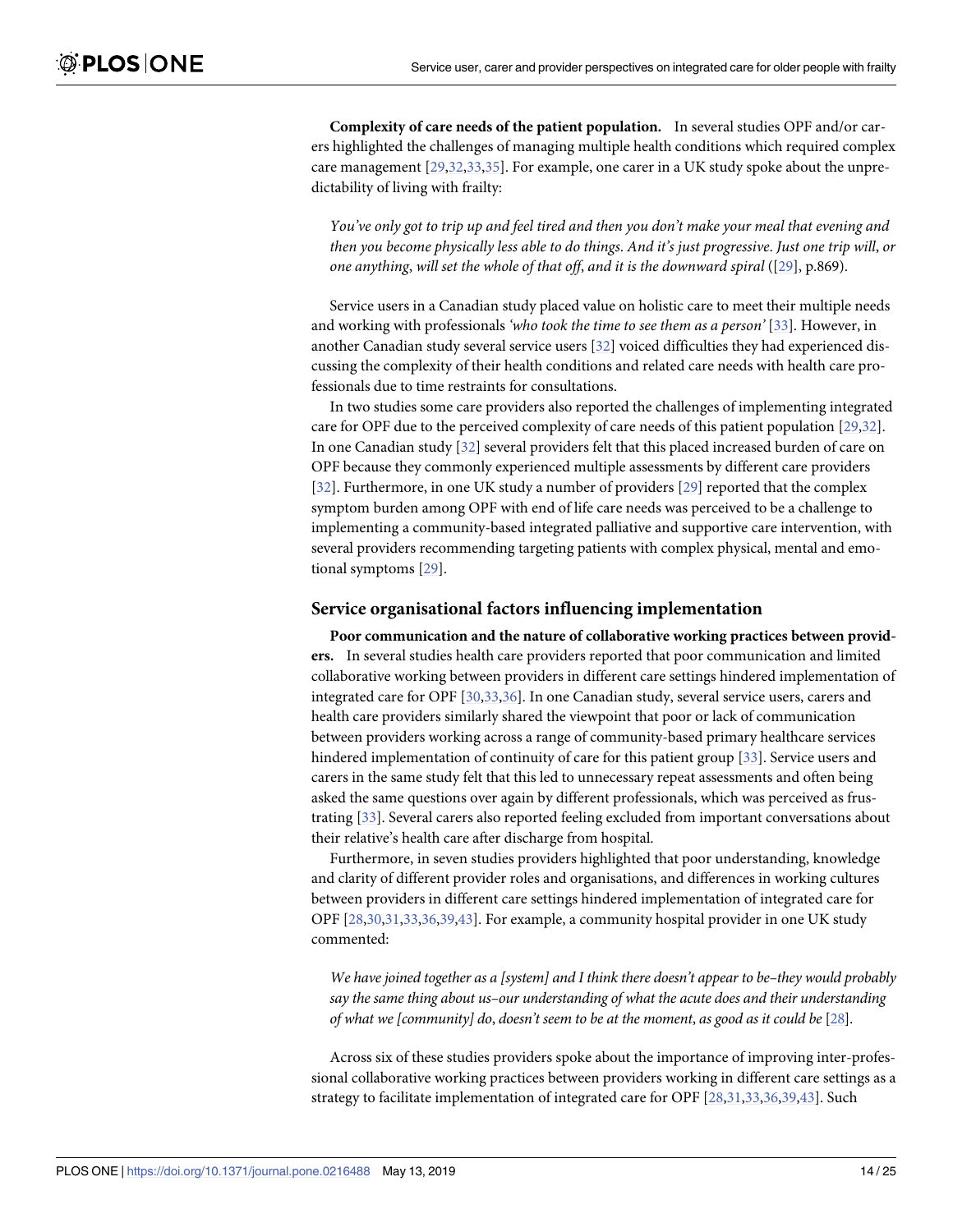practices were perceived to enable implementation by fostering mutual trust [\[36\]](#page-23-0), improve communication between different professionals [\[28,30,](#page-22-0)[36,40](#page-23-0)], improve knowledge of different working cultures and clarity of professional roles [\[28](#page-22-0)[,36,39](#page-23-0),[43](#page-23-0)] and quality of care across transitions of care [[28](#page-22-0)].

**Level of engagement of managers, frontline staff and primary care physicians in the implementation process.** In one Swedish study several frontline staff and health and social care managers perceived that improved engagement from managers facilitated implementation of integrated care for OPF because it triggered organisational change, the provision of extra resources, and helped to define clearer health and social care professional roles [\[39\]](#page-23-0). For instance, one manager spoke about the importance of top down decisions by upper management driving successful implementation:

This has to be a decision at the top level of the authority. I think. Maybe even the politicians *have to participate and lead the way here*: *'This is how we are supposed to work'* [\[39\]](#page-23-0).

In a minority of studies health care providers [\[32,](#page-22-0)[39\]](#page-23-0) reported the need for frontline clinical staff to be more involved in the planning and developing of integrated care programmes for OPF to facilitate implementation. In one Dutch study several health and social care professionals' experiences of delivering and implementing community-based integrated care were hindered by their perceived limited influence over care policies and expressed the need for more opportunities to feedback clinical problems to higher management [[36](#page-23-0)]. This viewpoint was also shared among several care providers and managers in one Swedish study implementing a continuum of care programme for OPF across hospital, primary and community care settings [\[39\]](#page-23-0). In addition, in another Canadian study a number of frontline staff and other providers similarly viewed this as a key challenge to implementing effective system integration for this patient population across different care settings [[32](#page-22-0)].

Furthermore, in several studies perceptions of limited involvement of PCPs among providers was viewed as a barrier to implementing integrated care for OPF [\[30,31](#page-22-0)[,39\]](#page-23-0). Perceived factors hindering implementation among PCPs included time pressures [[39,41\]](#page-23-0); lack of clarity of roles and skills of other professionals involved in integrated care provision such as social workers [\[41\]](#page-23-0), case managers and other non-medical staff [[43](#page-23-0)]; lack of information and perceived limited impact of the intervention [\[31\]](#page-22-0); and poor existing collaborative working practices and negative relationships between geriatricians and PCPs or doctor/patient relationships [[31\]](#page-22-0). Conversely factors perceived to facilitate implementation of integrated care for OPF among PCPs included: positive collaborative working practices between providers and developing close working relationships between PCPs and case managers [[31](#page-22-0)[,43\]](#page-23-0), geriatricians [\[43\]](#page-23-0), practice nurses and social workers [\[41\]](#page-23-0). For example, a PCP delivering an integrated care model for OPF to improve care coordination and collaboration in France as part of a French/Canadian cross-cultural study spoke positively about the role of the case manager (CM), pointing out:

*The CM does what I don't have time to do*, *i*.*e*. *organizing the environment*, *like contacting nurses*, *family members and assistants*, *giving shape to this process*, *making appointments*, *contacting ambulance services*, *etc*. *This is an unending chore*. *It's also a big benefit to know that these things are going to get done* ([\[43\]](#page-23-0), p.319).

#### **System level factors influencing implementation**

**Limited support for service users and carers to navigate and access the health and care system and availability of infrastructure to support and fund integrated care.** In several studies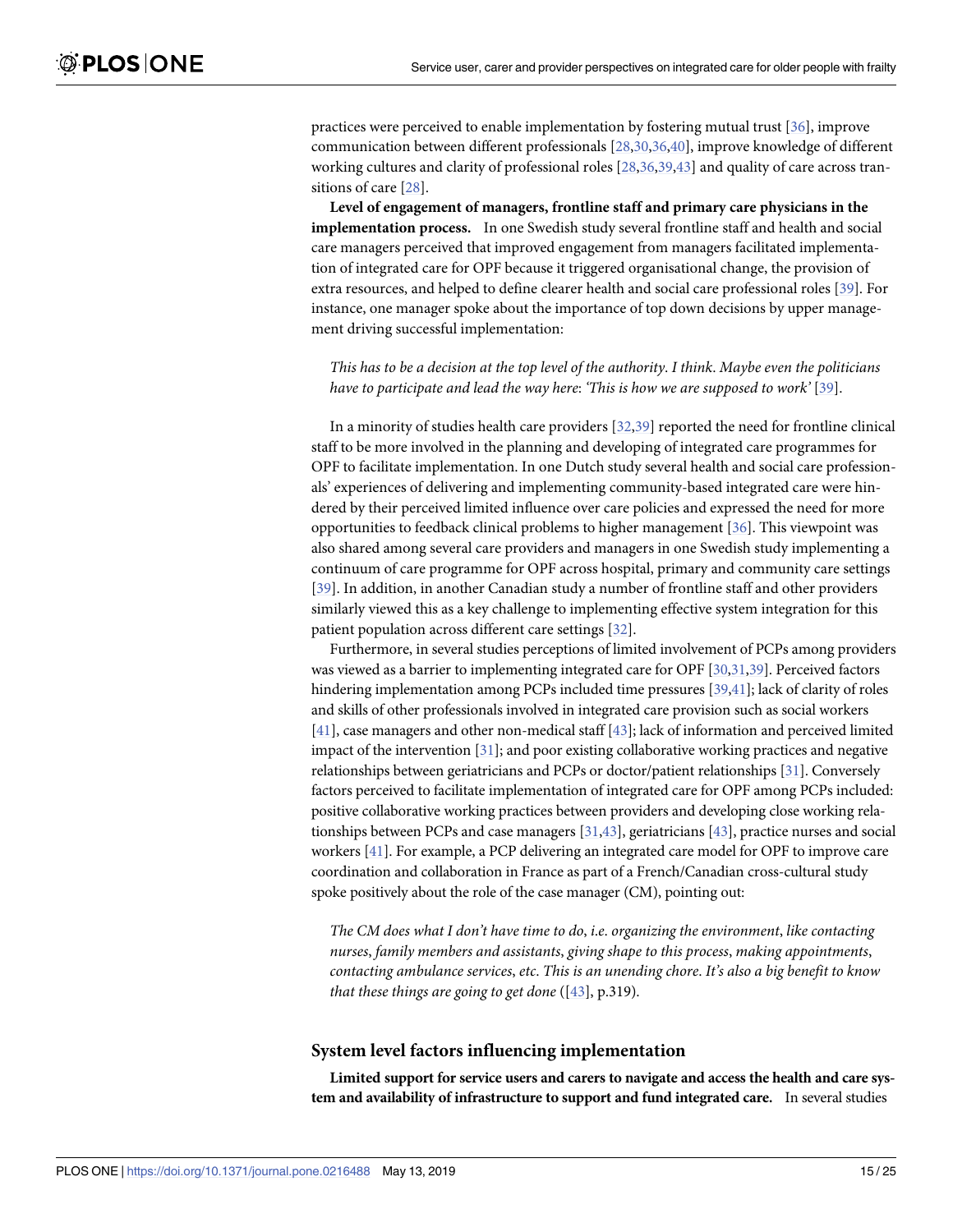different stakeholder groups perceived that system-level factors related to limited support for service users and carers to navigate and access the health and care system were major barriers to implementation of integrated care for OPF [\[28,29,32,33](#page-22-0)[,42](#page-23-0)]. In two Canadian studies, both lay and professional stakeholder groups considered this was related to service users not having the right information to contact the correct services, especially among those without a family carer or where English was not the first language [\[32,33\]](#page-22-0). In one of these studies, poor system navigation was also evident among service user, carer and provider accounts of community-based primary care services [\[33](#page-22-0)], which was considered a major barrier to implementing continuity of care and system integration of services for this patient population. Several service users and carers in this study experienced the healthcare system as confusing and complex, and felt overwhelmed by the high number of different providers involved in their care which led to difficulties keeping track of the care being provided. For example, one service user commented:

It was just keeping track of it all. It would have been nice to have just one (phone number) but *you had to have all different phone numbers*, *all different people* [\[33\]](#page-22-0).

In the same study, some service users proposed that one solution to improve system navigation to facilitate implementation of integrated care focused on using patient advocates during transitions of care following discharge from hospital and to optimise opportunities for active participation in decisions about their care, especially for those without carers. For example, one service user said:

*I would like to see a position of a patient advocate in the hospitals*. . .*and they would know*, *you know*, *when they should be looking at different types of care or know what the situation is at the home*. *And especially if there's no family or anybody–if they're–if they don't have anybody to speak for them*, *I think that would be a really–that's what I would like to see* [[33](#page-22-0)].

In several studies service users and carers highlighted problems of reduced access to health and care services as a key factor hindering implementation of integrated care [\[29,32](#page-22-0),[33](#page-22-0)]. Some service users in one Canadian study [[33](#page-22-0)] spoke about their experiences of limited access to holistic care, which they felt was related to funding limitations, as well as the lack of transport in rural areas. Several providers in another Canadian study also reported perceived limited access to respite services for carers as a barrier to implementing integrated care for OPF [\[32\]](#page-22-0).

In four studies a number of care providers [\[28,32,33](#page-22-0),[42](#page-23-0)] perceived that access to shared information technology (IT) systems facilitated implementation of integrated care for OPF because this fostered MDT cooperation and collaborative working between providers to improve coordination of care for this patient population. However, some providers in two Canadian studies [\[32,33](#page-22-0)] and one UK study [[28](#page-22-0)] spoke about the lack of shared access to IT systems among professionals working in different care sectors hindering communication between different providers and coordination of health and social care services [[28,32\]](#page-22-0). Several providers in one German study also reported existing fragmented patient information systems hindered MDT collaboration to implement effective geriatric comprehensive care as part of integrated care provision for this patient group, leading to higher perceived staff workloads and administration tasks [\[42\]](#page-23-0). In addition, some providers in another Canadian study proposed the development of shared standardised assessments and care pathways would improve the consistency and quality of integrated care implemented between different providers working across community-based primary care services [\[33\]](#page-22-0).

Furthermore, in a few studies several providers felt that restrictions in funding reimbursement systems for healthcare hindered the implementation of holistic care tailored to the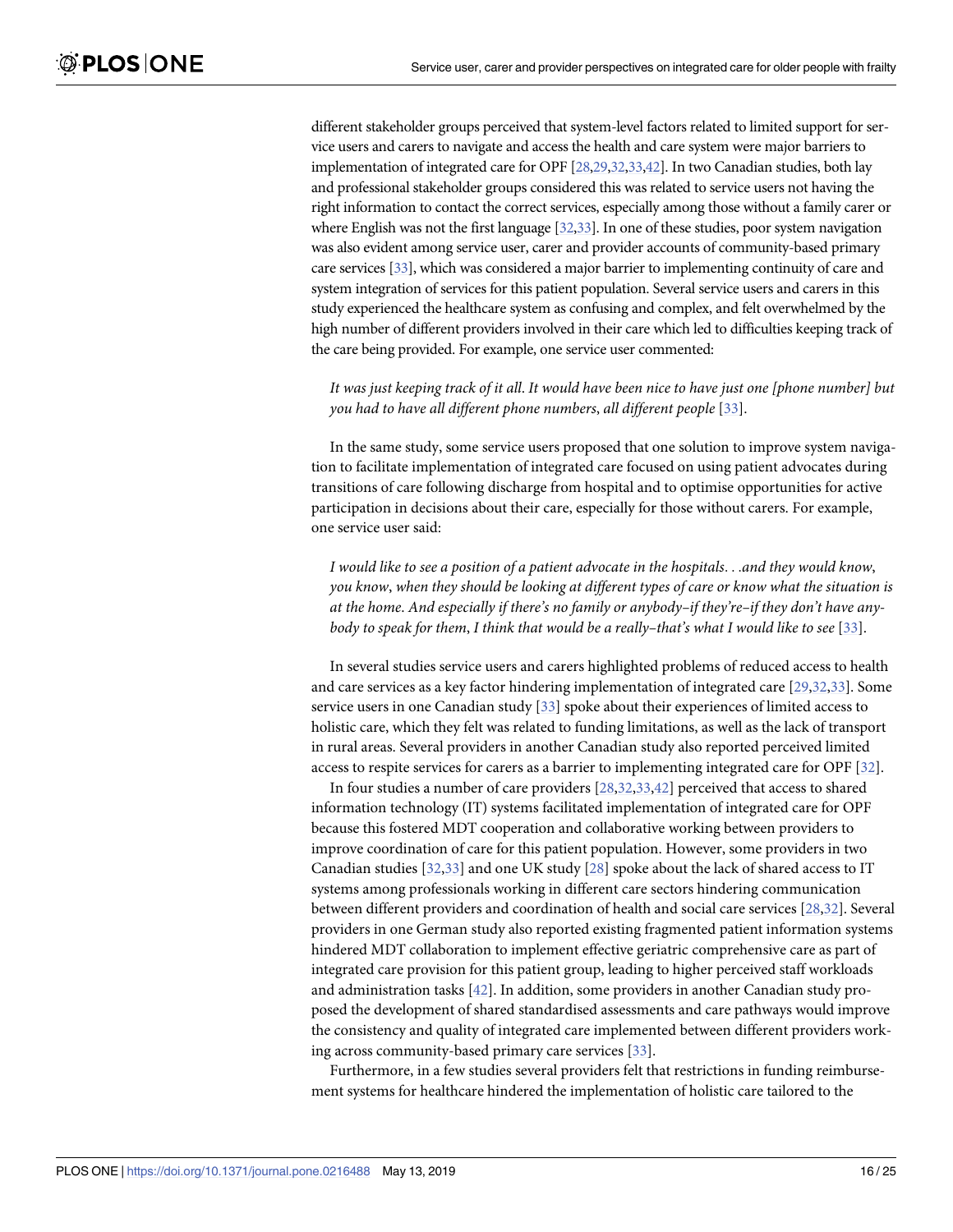individual needs of OPF [\[33,](#page-22-0)[42](#page-23-0)]. In one German study health care professionals highlighted inflexible reimbursement systems influencing the delivery of standard packages of care which limited the ability of MDTs to deliver flexible integrated care approaches to older populations with complex care needs [\[42\]](#page-23-0). This was perceived among some clinicians in the same study to subsequently shape both over and under use of services. In a second Canadian study, PCPs similarly reported limitations in funding reimbursements discouraged them from focusing on preventative care measures, conducting home visits and making referrals to 'non-essential' services as part of integrated care [\[33\]](#page-22-0).

**Limited staffing capacity and need for staff training.** Care providers in two studies [\[28,32\]](#page-22-0) and service users in one study [\[27\]](#page-22-0) perceived that limitations in staffing capacity hindered implementation of integrated care. Several providers considered this was related to a shortage of specialists in geriatric medicine and psychiatry [\[32\]](#page-22-0), reduced staffing in community care settings [\[28\]](#page-22-0), or reduced social care capacity contributing to delays in hospital discharges and hindering transitions of care [\[28\]](#page-22-0). Furthermore, in one UK study some service users perceived that staff shortages and high staff turnover, particularly in social care, hindered continuity of care [[27](#page-22-0)], as one participant pointed out:

### I had a good carer first. After she left I had 25 carers within nine months. It was nine months *of unreliability* ([[27](#page-22-0)], p.504).

In several studies health care professionals highlighted a lack of staff training opportunities hindering implementation of integrated care for OPF [\[32,33,](#page-22-0)[37,41](#page-23-0),[43\]](#page-23-0). In one Canadian study this included a perceived lack of geriatric knowledge and training, as well as training in interprofessional approaches for most health care providers [[32](#page-22-0)]. Similarly, PCPs in a Canadian/ French cross-cultural study reported that a perceived lack of training in interdisciplinary collaboration and management of follow-up was a key barrier to implementing a care coordination model to improve integrated health and social care provision for this patient population [\[43\]](#page-23-0). In another US study several PCPs also spoke about the need for training in managing psychosocial issues and clearer information on the skills and training of social workers to improve integrated care working for OPF in primary care settings [[41](#page-23-0)]. Furthermore, some PCPs in another Canadian study reported the need for training to improve their understanding of different provider roles and how their professional role fitted within the wider MDT, in order to improve continuity of care and system integration in community-based primary health care services for older populations with complex care needs [\[33\]](#page-22-0). In addition, in one Dutch study a number of PCPs and other health care providers identified several factors perceived to facilitate the implementation of integrated care for OPF, including improved on the job training and opportunities to exchange experiences with other members of the MDT [[37](#page-23-0)].

**Improving active involvement of service users and carers in care decisions.** In a few studies several health care providers perceived that limited involvement of service users and carers in care decisions hindered the implementation of effective transitions of care between hospital and community care settings for OPF [[28](#page-22-0),[33](#page-22-0)]. For example, in one UK study several health care professionals spoke about their commitment to involving patients and family members in the hospital discharge planning and process, whilst others recognised that time restraints often limited their involvement during this transition of care:

*Patients and families should be involved in every discharge or transfer because that's our policy* [\[28\]](#page-22-0).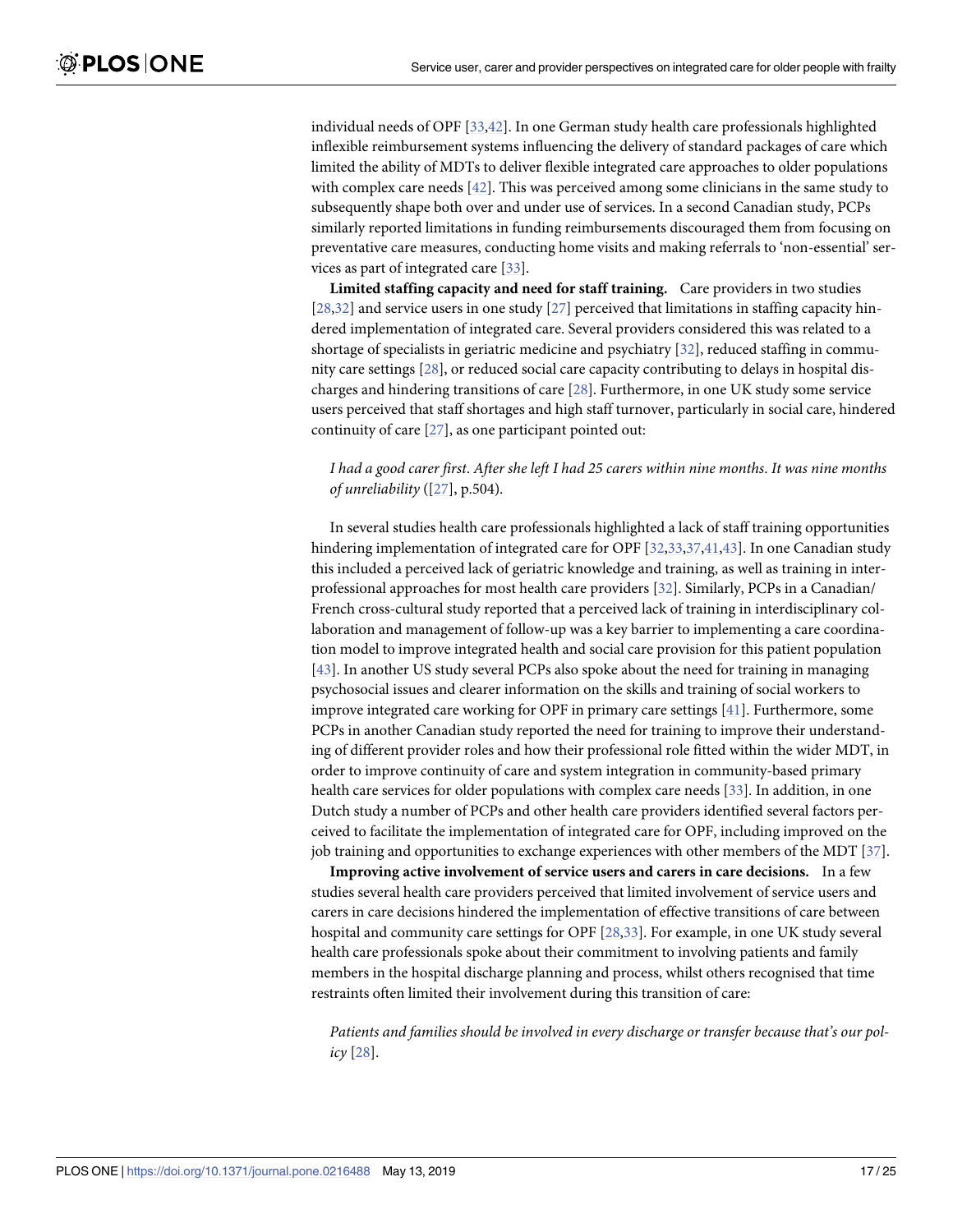<span id="page-17-0"></span>*I think sometimes patients have good discharge planning*, *where they know exactly what's happening*, *however if there is a shortage of beds*, *I think it's up and out*, *that's my impression* [\[28\]](#page-22-0).

In two studies a number of different stakeholder groups perceived that active involvement of family carers in discussions and decisions about the older care recipient's care enhanced the quality of integrated care provided [[33](#page-22-0),[42](#page-23-0)]. In one German study, several health care professionals felt that actively involving family members in care decisions, improved the quality of care provided in hospital as part of a MDT integrated geriatric care model and reduced potential adverse clinical events [\[42\]](#page-23-0). Furthermore, in another Canadian study [[33\]](#page-22-0) both lay and professional stakeholders considered involving family carers enhanced continuity of care and system integration in community-based primary care services for this patient population.

In summary, we identified similarities and differences in service user, carer and provider perceptions of factors facilitating and hindering implementation of integrated care for OPF. Different stakeholder groups perceived the complexity of care needs of this patient population, difficulties with system navigation and access, and limited service user and carer involvement in care decisions as factors hindering implementation. Providers also mainly highlighted a range of other organisational and system factors perceived to facilitate or hinder implementation of integrated care for OPF.

### **Discussion**

We identified 18 qualitative studies from which we synthesised four themes related to stakeholder perspectives on integrated care for OPF, and three themes related to stakeholder perceptions of factors facilitating and hindering implementation. To the best of our knowledge this is the first systematic review and narrative synthesis that has synthesised the views on three separate stakeholder groups on how integrated care for OPF is perceived to work and how it is implemented.

We found similarities and differences in stakeholder perspectives on integrated care for OPF. The first theme, *different preferences for integrated care among service users* indicated different attitudes towards integrated care among OPF, shaped by different perceptions of individual responsibility and agency influencing how OPF manage their health and care needs.

Second, *system and service organisation components of integrated care for OPF* were highlighted among both lay and professional stakeholders as important aspects of integrated care for this patient population, with improving access and support to navigate the health and care system identified as key aspects. However, whereas service users and carers particularly valued continuity of care with a professional they could trust, providers placed importance on improved coordination of care between providers in different care settings as strategies for integrated care.

Third, the theme *relational aspects of care and support as part of integrated care for OPF* found that service users and carers, rather than providers, placed value on relational aspects of integrated care in terms of the nature and quality of service user-provider relationships and availability of appropriate carer support. Finally, *stakeholder perceptions of outcomes of integrated care for OPF* highlighted the shared importance among different stakeholder groups of improving system and organisational-level outcomes, but also differences among stakeholders, with service users also placing value on improved individual-level outcomes and all stakeholder groups emphasising improved organisational processes for integrated care. Despite key national and international policy drives for integrated care [[44](#page-23-0),[45](#page-23-0)], service outcomes were less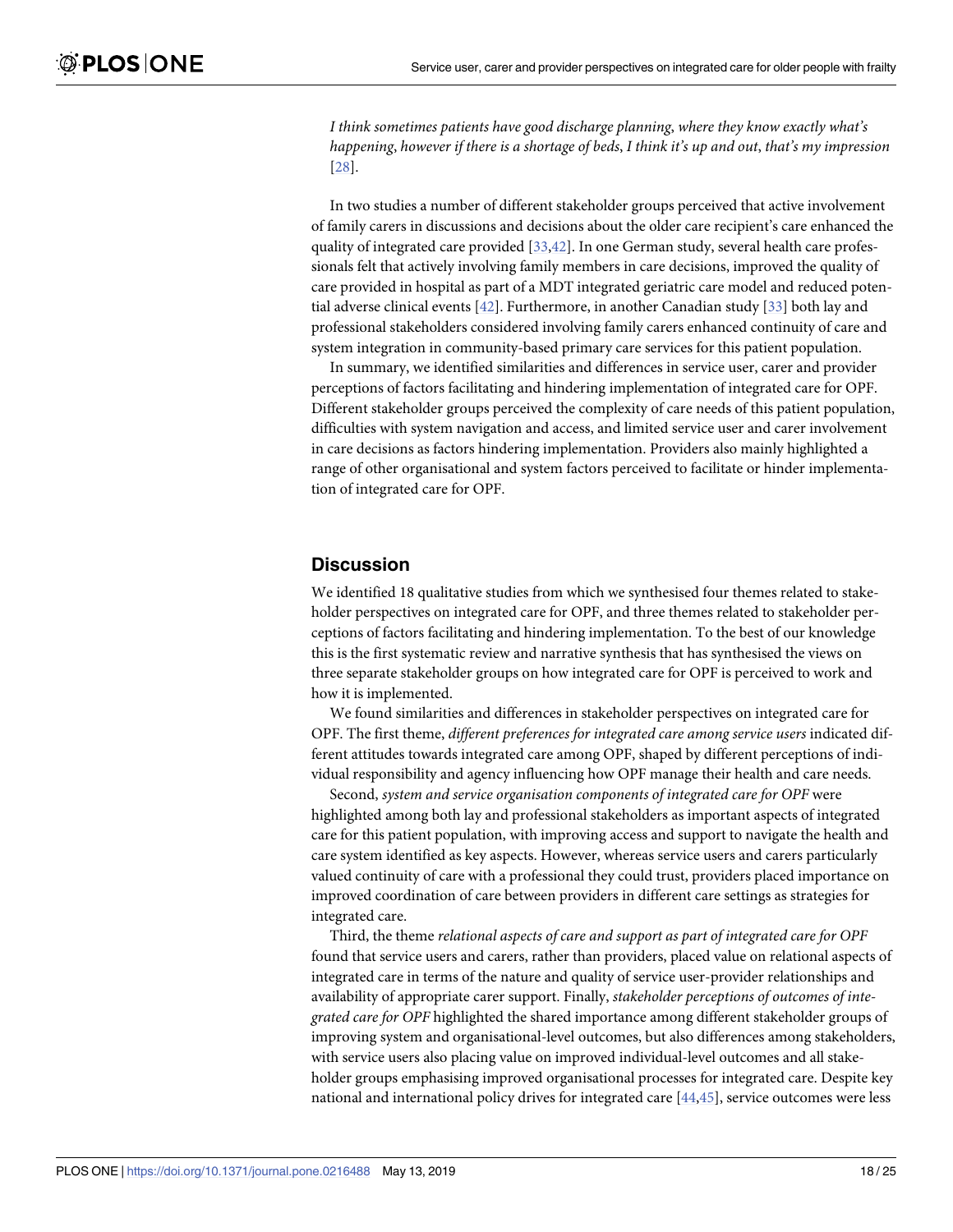<span id="page-18-0"></span>commonly reported among professional and lay stakeholders as outcomes of integrated care for OPF.

Similarities and differences in stakeholder perceptions of factors facilitating and hindering implementation of integrated care for OPF were also evident. First, in terms of the theme *perceptions of the integrated care intervention and target population* both lay and professional stakeholders reported the complexity of care needs of OPF as a barrier to implementation. Providers also reported variations in the perceived value and benefits of the integrated care intervention. Second, *service organisational factors influencing implementation* mainly reported by providers reflected poor communication and the nature of collaborative working practices between providers, as well as level of engagement of managers, frontline staff and PCPs in the implementation process.

Finally, *system level factors influencing implementation* were largely reported by providers, and to a lesser extent service users and carers. These system level factors included limited support for service users and carers to navigate and access the health and care system and availability of infrastructure to support and fund integrated care, limited staffing capacity, training and involvement of service users and carers in care decisions.

### **How our findings relate to the existing literature**

Our findings highlight the multidimensional ways in which integrated care for OPF was understood from the perspectives of service users, carers and providers. The literature currently indicates uncertainty about which models and combinations of components of inte-grated care are most effective in improving outcomes for OPF [\[16\]](#page-22-0) and complex needs [\[17\]](#page-22-0). In their recent publication, Briggs and colleagues [[46](#page-23-0)] found that the most commonly reported components of integrated care for older people target clinical level strategies with a paucity of information and evidence on organisational and system level strategies. Our synthesis contributes to addressing this gap in the literature by highlighting that organisational and system level strategies were viewed among different stakeholder groups as key components and outcomes of integrated care for OPF. Notably lay and professional stakeholders similarly placed importance on strategies designed to improve access and support to navigate the health and care system. However, whereas service users and carers emphasised 'relational continuity of care' as part of an ongoing one-to-one relationship with a provider they could trust, providers more commonly spoke about 'management continuity of care' focusing on improved coordination of care and services across different organisational boundaries [\[47\]](#page-23-0) as strategies for integrated care for this patient population. OPF and their carers also placed importance on other relational aspects as part of integrated care, namely quality of relationships with care providers and access to carer support, which corroborates a limited number of other qualitative studies [\[48,49,50](#page-23-0)].

Findings from our review also highlight that multiple level contextual factors were perceived among stakeholders to facilitate and hinder implementation of integrated care for OPF, which concurs with other reviews examining factors influencing integrated care interventions for older populations [[19,20](#page-22-0)[,51\]](#page-23-0). Organisational and system level contextual factors were viewed among stakeholders, particularly providers, to play a key role in the successful implementation of models of integrated care for OPF. Similar findings have been reported in a realist review of evaluations of integrated care programmes for older adults with complex needs [\[20\]](#page-22-0), and a recent Delphi global consensus study to prioritise actions to improve the implementation of integrated care systems for older populations in general in community settings [\[52\]](#page-23-0). In terms of the latter, key priority actions required to implement person centred integrated care for older people in community settings, include: the importance of actively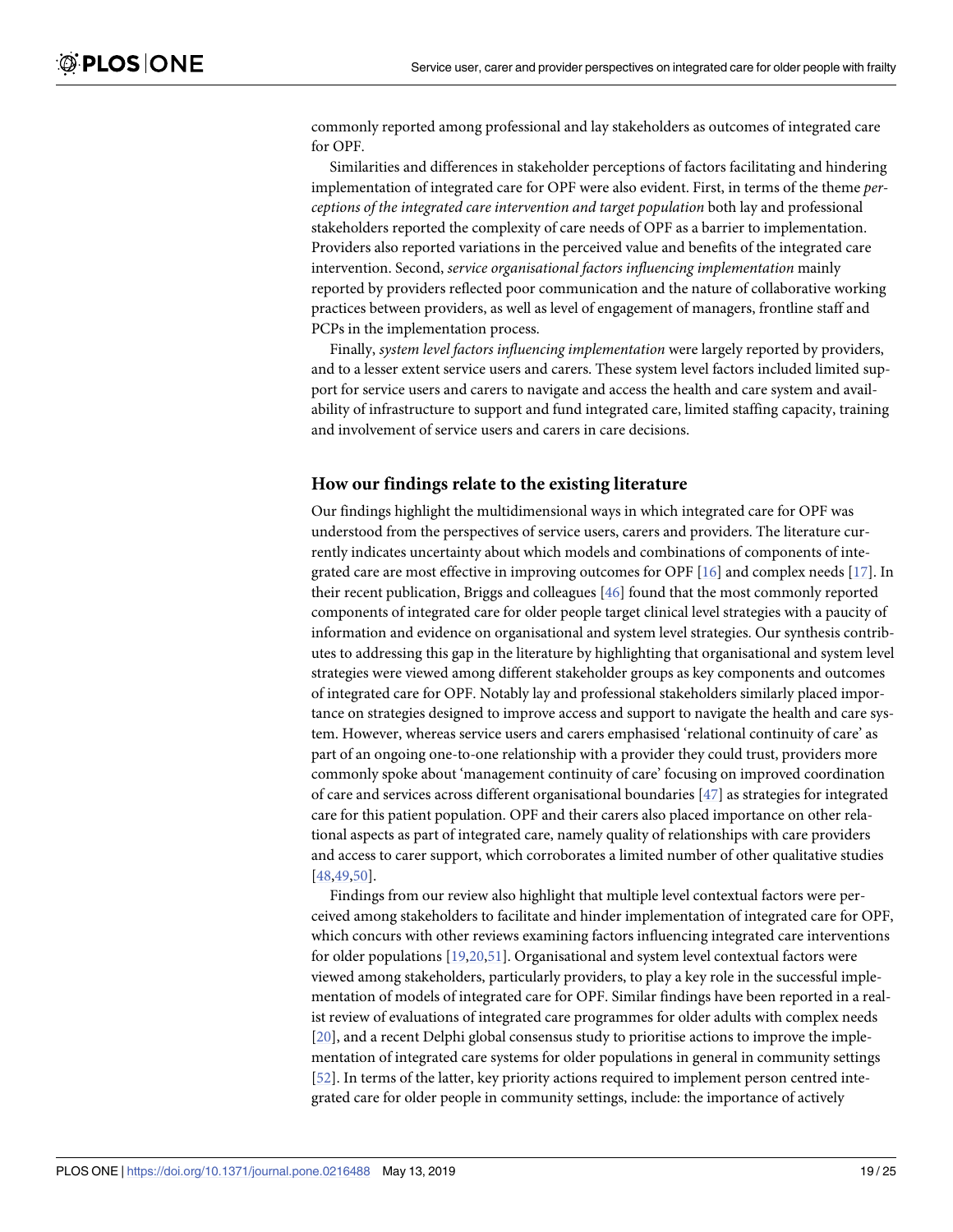<span id="page-19-0"></span>engaging older people, their family members and local communities; improving capacity, training and support of the paid and unpaid workforce; establishing effective comprehensive assessments and community based services; policy, governance and funding arrangements; and the technological infrastructure to support integrated care working [[52](#page-23-0)]. In our study, we also found that lay and professional stakeholders perceived the nature and complexity of the target population as a further barrier to implementing integrated care, as well as variations among providers in the perceived value and benefits of the integrated care intervention being delivered.

### **Strengths, limitations and robustness of the synthesis**

A strength of our systematic review and narrative synthesis is that we employed rigorous methods to search and synthesise evidence from existing qualitative studies. We recognise that it is possible that some potentially relevant papers may have been missed as our search strategy focused only on studies published in the English language, and also excluded potentially relevant studies in the Grey literature. The methodological quality of included studies was appraised using the CASP checklist [[24](#page-22-0)], and study quality overall was found to be moderate to high. A sensitivity analysis of themes which involved removing the three lowest scoring studies indicated that the themes and related subthemes from the synthesis were still robust. We excluded studies which focused on a single long term condition. Therefore, the review findings may not be generalisable to older adults with a single long term condition. Finally, we did not develop a conceptual model as specified in our protocol. On synthesis of the literature we identified several differences and similarities in perspectives across stakeholders, as well as factors which facilitate and hinder implementation. These require further study before a conceptual model for integrated care can be developed.

# **Conclusions and implications for policy, practice and research**

The findings from this review have a number of implications for policy, practice and research focusing on integrated care for OPF and its implementation. First, we identified different preferences for integrated care among OPF. Future integrated care interventions and/or quality improvement initiatives should explore a tailored approach to cater for such preferences as part of a person-centred care approach. Second, our findings highlight the perceived importance among stakeholders of organisational and system level components of integrated care for OPF, in particular improving support for access and navigation of the health and care system. Overall, we found support among stakeholders for a model of integrated care underpinned by a continuity of care approach. However, lay and professional stakeholders tended to emphasise different forms of continuity of care. Service users and carers particularly valued relational elements of continuity of care, which included professionals working in care coordinator or case manager roles, addressing the nature and quality of service user-provider relationships and access to appropriate and timely carer support. Providers placed more importance on care coordination elements, focusing on improving coordination of care between providers working in different care settings. Similar differences in understandings of continuity of care have also been found in other studies examining continuity of care for people with long term conditions [\[47,53\]](#page-23-0). The issue raised is how best to design and evaluate models of integrated care for OPF that meets both needs. We suggest this can be achieved through co-design approaches, in which greater attention is given in policy, practice and research to establishing effective ways in which service users, carers and providers can collaboratively work together, underpinned by a process of meaningful co-production [\[54](#page-23-0)], to co-design, implement and evaluate integrated care programmes for this patient population.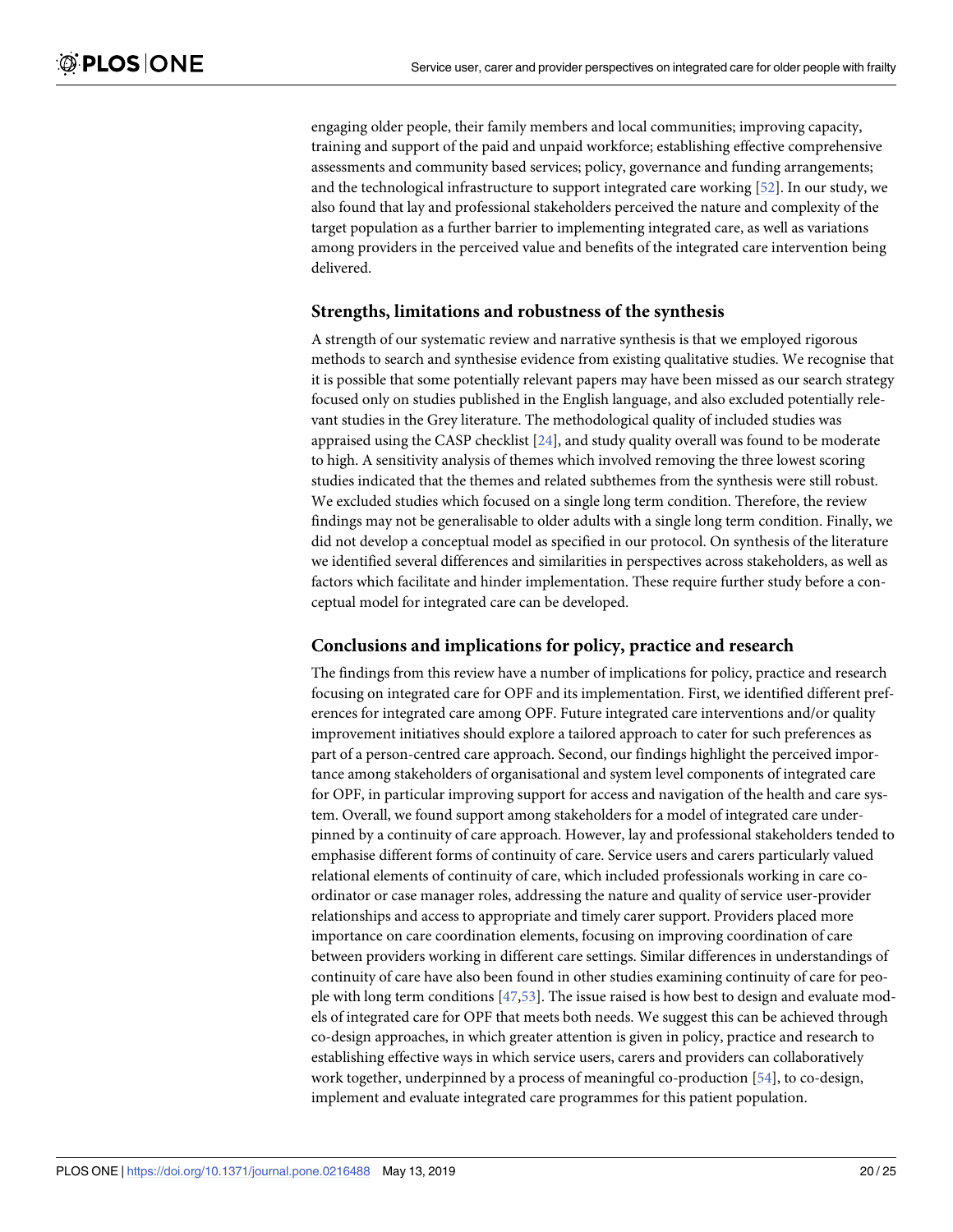<span id="page-20-0"></span>Third, our review highlights the importance of evaluating integrated care programmes for OPF using multidimensional outcomes which capture structural and process outcomes as well as patient level outcomes. Finally, we highlight factors perceived by stakeholders to facilitate implementation included the provision of clearer information about the intervention components and the implementation process, training in complex care needs of this patient population and opportunities for peer practice learning. Factors perceived to hinder implementation of integrated care for OPF included the perceived complexity of the intervention and target population, and the importance of multi-level contextual factors. Proposed strategies to address these perceived barriers include: improving communication and collaborative working practices between providers working in different care sectors and across care boundaries, supported by shared IT systems; improved support for service users and carers to access and navigate the health and care system through the development of care coordinator roles working across different care boundaries and settings; sufficient funding and access to resources; engagement of multiple providers at different levels of the organisation in the implementation process; and training of health and social care professionals in interdisciplinary collaboration and to improve knowledge of different provider roles within the MDT. Novel intervention designs which target the development and evaluation of these strategies to improve the implementation of integrated care for this patient population, for example through effectivenessimplementation hybrid designs [\[55\]](#page-24-0) are warranted.

# **Supporting information**

**S1 [File.](http://www.plosone.org/article/fetchSingleRepresentation.action?uri=info:doi/10.1371/journal.pone.0216488.s001) MEDLINE search strategy.** (DOC)

**S2 [File.](http://www.plosone.org/article/fetchSingleRepresentation.action?uri=info:doi/10.1371/journal.pone.0216488.s002) PRISMA checklist.** (DOC)

# **Acknowledgments**

NS is funded by, and ES and JS are supported by the National Institute for Health Research (NIHR) Collaboration for Leadership in Applied Health Research and Care South London (CLAHRC South London) at King's College Hospital NHS Foundation Trust. The views expressed in this paper are those of the authors and not necessarily those of the NIHR or the Department of Health and Social Care.

# **Author Contributions**

**Conceptualization:** Euan Sadler, Victoria Potterton, Ruth Anderson, Katie Sheehan.

**Data curation:** Euan Sadler, Victoria Potterton, Ruth Anderson, Katie Sheehan.

**Formal analysis:** Euan Sadler, Victoria Potterton, Ruth Anderson, Zarnie Khadjesari, Katie Sheehan.

**Funding acquisition:** Euan Sadler, Nick Sevdalis, Jane Sandall.

**Investigation:** Euan Sadler, Victoria Potterton, Ruth Anderson, Katie Sheehan.

**Methodology:** Euan Sadler, Victoria Potterton, Ruth Anderson, Zarnie Khadjesari, Katie Sheehan, Farida Butt.

**Project administration:** Euan Sadler, Victoria Potterton, Ruth Anderson.

**Resources:** Euan Sadler, Victoria Potterton, Ruth Anderson, Katie Sheehan.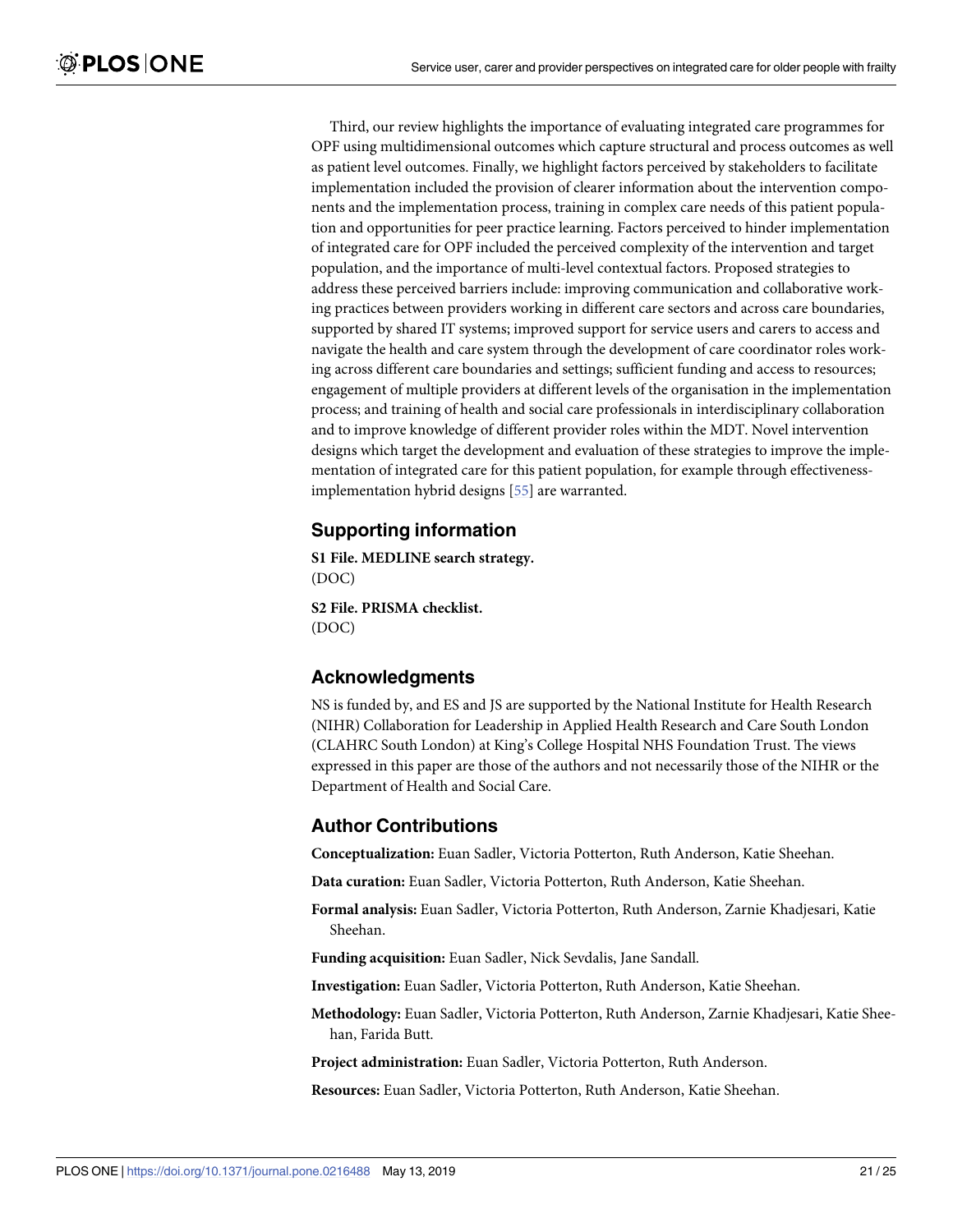<span id="page-21-0"></span>**Supervision:** Euan Sadler, Katie Sheehan, Nick Sevdalis, Jane Sandall.

- **Validation:** Euan Sadler, Victoria Potterton, Ruth Anderson, Zarnie Khadjesari, Katie Sheehan, Farida Butt, Nick Sevdalis, Jane Sandall.
- **Visualization:** Euan Sadler, Victoria Potterton, Ruth Anderson, Katie Sheehan.
- **Writing – original draft:** Euan Sadler, Victoria Potterton, Ruth Anderson, Zarnie Khadjesari, Katie Sheehan.
- **Writing – review & editing:** Euan Sadler, Victoria Potterton, Ruth Anderson, Zarnie Khadjesari, Katie Sheehan, Farida Butt, Nick Sevdalis, Jane Sandall.

### **References**

- **[1](#page-1-0).** Beard JR, Officer A, de Carvalho IA, Sadana R, Pot AM, Michel JP, et al. The world report on ageing and health: A policy framework for healthy ageing. The Lancet. 2016; 387(10033): 2145–54. [https://doi.](https://doi.org/10.1016/S0140-6736(15)00516-4) [org/10.1016/S0140-6736\(15\)00516-4](https://doi.org/10.1016/S0140-6736(15)00516-4) PMID: [26520231.](http://www.ncbi.nlm.nih.gov/pubmed/26520231)
- **[2](#page-1-0).** Campbell A. Unstable disability and the fluctuations of frailty. Age and Ageing. 1997; 26(4): 315–18. PMID: [9271296.](http://www.ncbi.nlm.nih.gov/pubmed/9271296)
- **[3](#page-1-0).** Clegg A, Young J, Iliffe S, Rikkert MO, Rockwood K. Frailty in elderly people. Lancet. 2013; 381(9868): 752–62. [https://doi.org/10.1016/S0140-6736\(12\)62167-9](https://doi.org/10.1016/S0140-6736(12)62167-9) PMID: [23395245](http://www.ncbi.nlm.nih.gov/pubmed/23395245).
- **[4](#page-1-0).** NHS England. Safe, compassionate care for frail older people using an integrated care pathway: Practical guidance for commissioners, providers and nursing, medical and allied health professional leaders. 2014. NHS England, South: The NHS Constitution. [www.england.nhs.uk/wp-content/uploads/2014/02/](http://www.england.nhs.uk/wp-content/uploads/2014/02/safe-comp-care.pdf) [safe-comp-care.pdf](http://www.england.nhs.uk/wp-content/uploads/2014/02/safe-comp-care.pdf).
- **[5](#page-1-0).** Manthorpe J, Iliffe S. The many meanings of frailty: is there a shared understanding. Nursing and Residential Care. 2015; 17(10): 575–76.
- **[6](#page-1-0).** Hewitt J, McCormack C, Tay HS, Greig M, Law J, Tay A, et al. Prevalence of multimorbidity and its association with outcomes in older emergency general surgical patients: an observational study. BMJ Open. 2016; Mar 31; 6(3): e010126. <https://doi.org/10.1136/bmjopen-2015-010126> PMID: [27033960](http://www.ncbi.nlm.nih.gov/pubmed/27033960).
- **[7](#page-1-0).** Age UK. Briefing: Health and care of older people in England. February 2017. [https://www.ageuk.org.](https://www.ageuk.org.uk/Documents/EN-GB/Forprofessionals/Research/The_Health_and_Care_of_Older_People_in_England_2016.pdf?dtrk=true) [uk/Documents/EN-GB/Forprofessionals/Research/The\\_Health\\_and\\_Care\\_of\\_Older\\_People\\_in\\_](https://www.ageuk.org.uk/Documents/EN-GB/Forprofessionals/Research/The_Health_and_Care_of_Older_People_in_England_2016.pdf?dtrk=true) [England\\_2016.pdf?dtrk=true.](https://www.ageuk.org.uk/Documents/EN-GB/Forprofessionals/Research/The_Health_and_Care_of_Older_People_in_England_2016.pdf?dtrk=true)
- **[8](#page-1-0).** Oliver D, Foot C, Humphries R. Making our health and care systems fit for an ageing population. 2014. London: Kings Fund. [www.kingsfund.org.uk/sites/default/files/field/field\\_publication\\_file/making-health](http://www.kingsfund.org.uk/sites/default/files/field/field_publication_file/making-health-care-systems-fit-ageing-population-oliver-foot-humphriesmar14.pdf)[care-systems-fit-ageing-population-oliver-foot-humphriesmar14.pdf.](http://www.kingsfund.org.uk/sites/default/files/field/field_publication_file/making-health-care-systems-fit-ageing-population-oliver-foot-humphriesmar14.pdf)
- **[9](#page-1-0).** Kodner DL. The quest for integrated systems of care for frail older persons. Aging Clinical and Experimental Research. 2002; 14(4): 307–313. PMID: [12462377](http://www.ncbi.nlm.nih.gov/pubmed/12462377).
- **[10](#page-1-0).** Goodwin N, Dixon A, Anderson G, Wodchis W. Providing integrated care for older people with complex needs Lessons from seven international case studies. 2014. London: The King's Fund. [https://www.](https://www.kingsfund.org.uk/sites/default/files/field/field_publication_file/providing-integrated-care-for-older-people-with-complex-needs-kingsfund-jan14.pdf) [kingsfund.org.uk/sites/default/files/field/field\\_publication\\_file/providing-integrated-care-for-older](https://www.kingsfund.org.uk/sites/default/files/field/field_publication_file/providing-integrated-care-for-older-people-with-complex-needs-kingsfund-jan14.pdf)[people-with-complex-needs-kingsfund-jan14.pdf.](https://www.kingsfund.org.uk/sites/default/files/field/field_publication_file/providing-integrated-care-for-older-people-with-complex-needs-kingsfund-jan14.pdf)
- **[11](#page-1-0).** Shaw S, Rosen R, Rumbold B. What is integrated care? Research Report. 2011. London: The Nuffield Trust. <https://www.nuffieldtrust.org.uk/files/2017-01/what-is-integrated-care-report-web-final.pdf>
- **[12](#page-1-0).** World Health Organization. Framework on integrated, people-centred health services. 2016. [http://](http://apps.who.int/gb/ebwha/pdf_files/WHA69/A69_39-en.pdf?ua=1) [apps.who.int/gb/ebwha/pdf\\_files/WHA69/A69\\_39-en.pdf?ua=1.](http://apps.who.int/gb/ebwha/pdf_files/WHA69/A69_39-en.pdf?ua=1)
- **[13](#page-1-0).** MacAdam M. Frameworks of integrated care for the elderly: a systematic review. 2008. Ontario: Canadian Policy Research Networks Inc. [http://brainxchange.ca/Public/Files/Primary-Care/HQPC/Care-of](http://brainxchange.ca/Public/Files/Primary-Care/HQPC/Care-of-the-Eldery-integrate-care.aspx)[the-Eldery-integrate-care.aspx](http://brainxchange.ca/Public/Files/Primary-Care/HQPC/Care-of-the-Eldery-integrate-care.aspx).
- **[14](#page-1-0).** Eklund K, Wilhelmson K. Outcomes of coordinated and integrated interventions targeting frail elderly people: a systematic review of randomised controlled trials. Health and Social Care in the Community. 2009; 17(5): 447–58. <https://doi.org/10.1111/j.1365-2524.2009.00844.x> PMID: [19245421](http://www.ncbi.nlm.nih.gov/pubmed/19245421).
- **[15](#page-1-0).** Hopman P, de Bruin SR, Forjaz M, Rodriguez-Blazquez C, Tonnara G, Lemmens LC, et al. Effectiveness of comprehensive care programs for patients with multiple chronic conditions or frailty: A systematic literature review. Health Policy. 2016; 120: 818–32. [https://doi.org/10.1016/j.healthpol.2016.04.](https://doi.org/10.1016/j.healthpol.2016.04.002) [002](https://doi.org/10.1016/j.healthpol.2016.04.002) PMID: [27114104.](http://www.ncbi.nlm.nih.gov/pubmed/27114104)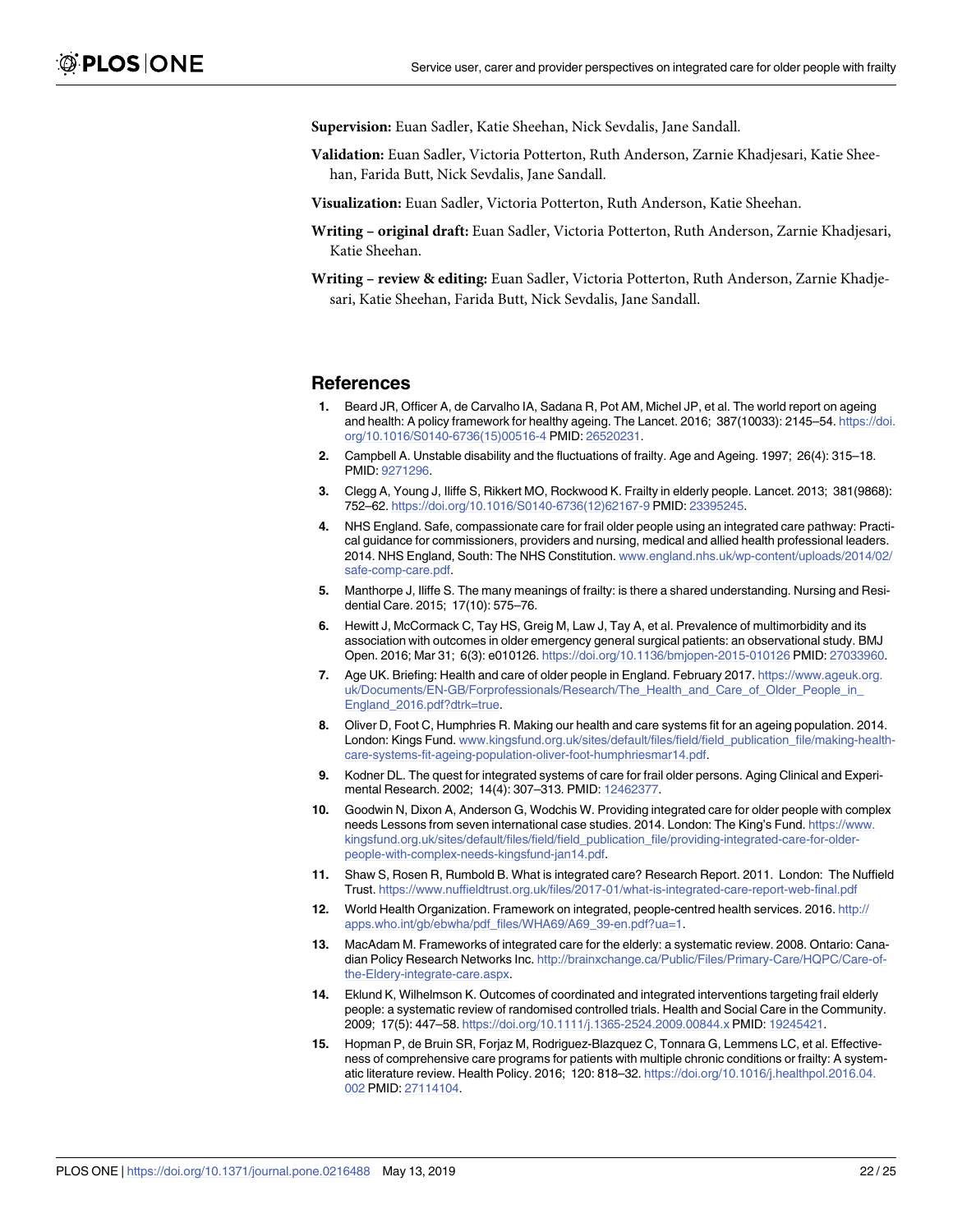- <span id="page-22-0"></span>**[16](#page-1-0).** Hoogendijk EO. How effective is integrated care for community dwelling frail older people? The case of the Netherlands. Age and Ageing. 2016; 45(5): 587–90. <https://doi.org/10.1093/ageing/afw081> PMID: [27146300](http://www.ncbi.nlm.nih.gov/pubmed/27146300).
- **[17](#page-1-0).** Baxter S, Johnson M, Chambers D, Sutton A, Goyder E, Booth A. The effects of integrated care: a systematic review of UK and international evidence. BMC Health Services Research 2018; 18:350. [https://](https://doi.org/10.1186/s12913-018-3161-3) [doi.org/10.1186/s12913-018-3161-3](https://doi.org/10.1186/s12913-018-3161-3) PMID: [29747651](http://www.ncbi.nlm.nih.gov/pubmed/29747651).
- **[18](#page-1-0).** Maruthappu M, Hasan A, Zeltner T. Enablers and Barriers in Implementing Integrated Care. Health Systems & Reform.2015; 1(4): 250–56.
- **[19](#page-1-0).** Threapleton DE, Chung RY, Wong SYS, Wong E, Chau P, Woo J, et al. Integrated care for older populations and its implementation facilitators and barriers: A rapid scoping review. International Journal for Quality in Health Care. 2017; 29(3): 327–334. <https://doi.org/10.1093/intqhc/mzx041> PMID: [28430963.](http://www.ncbi.nlm.nih.gov/pubmed/28430963)
- **[20](#page-1-0).** Kirst M, Im J, Burns T, Ross Baker G, Goldhar J, O'Campo P, et al. What works in implementation of integrated care programs for older adults with complex needs? A realist review. International Journal of Quality in Health Care. 2017; 29(5): 612–24. <https://doi.org/10.1093/intqhc/mzx095> PMID: [28992156](http://www.ncbi.nlm.nih.gov/pubmed/28992156).
- **[21](#page-2-0).** Greenhalgh T, Peacock R. Effectiveness and efficiency of search methods in systematic reviews of complex evidence: audit of primary sources. BMJ. 2005; 331(7524): 1064–5. [https://doi.org/10.1136/](https://doi.org/10.1136/bmj.38636.593461.68) [bmj.38636.593461.68](https://doi.org/10.1136/bmj.38636.593461.68) PMID: [16230312.](http://www.ncbi.nlm.nih.gov/pubmed/16230312)
- **[22](#page-2-0).** Popay J, Roberts HM, Sowden A, Petticrew M, Arai L, Rodgers M, et al. Guidance on the conduct of narrative synthesis in systematic reviews. A product from the ESRC methods programme, version 1. April 2006. [http://www.lancs.ac.uk/shm/research/nssr/research/dissemination/publications/NS\\_](http://www.lancs.ac.uk/shm/research/nssr/research/dissemination/publications/NS_Synthesis_Guidance_v1.pdf) [Synthesis\\_Guidance\\_v1.pdf](http://www.lancs.ac.uk/shm/research/nssr/research/dissemination/publications/NS_Synthesis_Guidance_v1.pdf).
- **[23](#page-3-0).** Ziebland S, McPherson A. Making sense of qualitative data analysis: an introduction with illustrations from DIPEx (personal experiences of health and illness). Medical Education 2006; 40(5): 405–14. <https://doi.org/10.1111/j.1365-2929.2006.02467.x> PMID: [16635119.](http://www.ncbi.nlm.nih.gov/pubmed/16635119)
- **[24](#page-3-0).** Critical Appraisal Skills Programme (2018). CASP Qualitative Checklist. [https://casp-uk.net/wp](https://casp-uk.net/wp-content/uploads/2018/01/CASP-Qualitative-Checklist-2018.pdf)[content/uploads/2018/01/CASP-Qualitative-Checklist-2018.pdf](https://casp-uk.net/wp-content/uploads/2018/01/CASP-Qualitative-Checklist-2018.pdf)
- **[25](#page-3-0).** Rolfe G. Validity, trustworthiness and rigour: quality and the idea of qualitative research. Journal of Advanced Nursing. 2006; 53(3): 304–10. <https://doi.org/10.1111/j.1365-2648.2006.03727.x> PMID: [16441535](http://www.ncbi.nlm.nih.gov/pubmed/16441535)
- **[26](#page-3-0).** Boudioni M, Hallett N, Lora C, Couchman W. More than what the eye can see: the emotional journey and experience of powerlessness of integrated care service users and their carers. Patient Preference and Adherence. 2015; 9: 529–40. <https://doi.org/10.2147/PPA.S77573> PMID: [25848232](http://www.ncbi.nlm.nih.gov/pubmed/25848232).
- **[27](#page-3-0).** Hu M. The impact of an integrated care service on service users: the service users' perspective. Journal of Health Organization & Management 2014; 28(4): 495–10. PMID: [25241596.](http://www.ncbi.nlm.nih.gov/pubmed/25241596)
- **[28](#page-3-0).** Baillie L, Gallini A, Corser R, Elworthy G, Scotcher A, Barrand A. Care transitions for frail, older people from acute hospital wards within an integrated healthcare system in England: a qualitative case study. International Journal of Integrated Care. 2014 Mar 27; 14: e009. URN: NBN:NL:UI:10-1-114776 – <http://www.ijic.org/>. PMID: [24868193.](http://www.ncbi.nlm.nih.gov/pubmed/24868193)
- **[29](#page-3-0).** Bone AE, Morgan M, Maddocks M, Sleeman KE, Wright J, Taherzadeh S, et al. Developing a model of short-term integrated palliative and supportive care for frail older people in community settings: perspectives of older people, carers and other key stakeholders. Age and Ageing. 2016; 45(6): 863–73. [https://](https://doi.org/10.1093/ageing/afw124) [doi.org/10.1093/ageing/afw124](https://doi.org/10.1093/ageing/afw124) PMID: [27586857.](http://www.ncbi.nlm.nih.gov/pubmed/27586857)
- **[30](#page-3-0).** Sheaff R, Boaden R, Sargent P, Pickard S, Gravelle H, Parker S, et al. Impacts of case management for frail elderly people: A qualitative study. Journal of Health Services Research & Policy. 2009; 14(2): 88–95. <https://doi.org/10.1258/jhsrp.2008.007142> PMID: [19299262](http://www.ncbi.nlm.nih.gov/pubmed/19299262).
- **[31](#page-3-0).** De Stampa M, Vedel I, Bergman H, Novella J-L, Lapointe L. Fostering participation of general practitioners in integrated health services networks: incentives, barriers, and guidelines. BMC Health Service Research. 2009; 9: 48. <https://doi.org/10.1186/1472-6963-9-48> PMID: [19292905.](http://www.ncbi.nlm.nih.gov/pubmed/19292905)
- **[32](#page-3-0).** Heckman GA, Hillier L, Manderson B, McKinnon-Wilson J, Santi SM, Stolee P. Developing an integrated system of care for frail seniors. Healthcare Management Forum. 2013; 26(4): 200–8. [https://doi.](https://doi.org/10.1016/j.hcmf.2013.09.003) [org/10.1016/j.hcmf.2013.09.003](https://doi.org/10.1016/j.hcmf.2013.09.003) PMID: [24696945](http://www.ncbi.nlm.nih.gov/pubmed/24696945).
- **[33](#page-3-0).** Lafortune C, Huson K, Santi S, Stolee P. Community-based primary health care for older adults: a qualitative study of the perceptions of clients, caregivers and health care providers. BMC Geriatrics. 2015; 15: 57. <https://doi.org/10.1186/s12877-015-0052-x> PMID: [25925552.](http://www.ncbi.nlm.nih.gov/pubmed/25925552)
- **[34](#page-3-0).** McAiney CA, Hillier LM, Paul J, McKinnon Wilson J, Tersigni Phelan A, O'Connor S, et al. Improving the seniors' transition from hospital to the community: a case for intensive geriatric service workers. International Psychogeriatrics. 2017; 29(1): 149–63. <https://doi.org/10.1017/S1041610216001058> PMID: [27455883](http://www.ncbi.nlm.nih.gov/pubmed/27455883).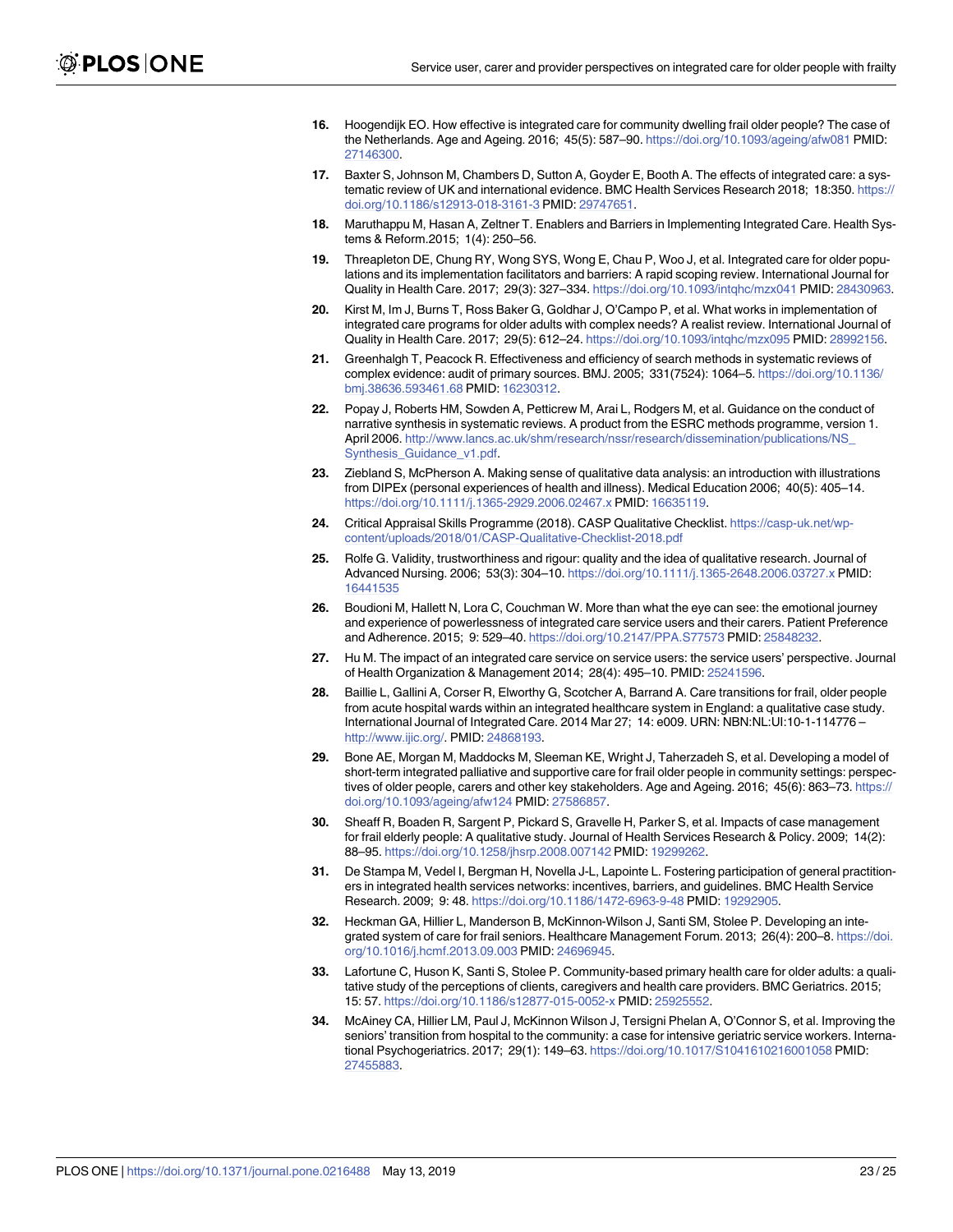- <span id="page-23-0"></span>**[35](#page-3-0).** Spoorenberg SL, Wynia K, Fokkens AS, Slotman K, Kremer HP, Reijneveld SA. Experiences of Community-Living Older Adults Receiving Integrated Care Based on the Chronic Care Model: A Qualitative Study. PLOS ONE. 2015; 10(10): e0137803. <https://doi.org/10.1371/journal.pone.0137803> PMID: [26489096](http://www.ncbi.nlm.nih.gov/pubmed/26489096).
- **[36](#page-3-0).** Janssen BM, Snoeren MW, Van Regenmortel T, Abma TA. Working towards integrated community care for older people: empowering organisational features from a professional perspective. Health Policy. 2015; 119(1): 1–8. <https://doi.org/10.1016/j.healthpol.2014.09.016> PMID: [25445110](http://www.ncbi.nlm.nih.gov/pubmed/25445110).
- **[37](#page-3-0).** Metzelthin SF, Daniels R, van Rossum E, Cox K, Habets H, de Witte LP, et al. A nurse-led interdisciplinary primary care approach to prevent disability among community-dwelling frail older people: a largescale process evaluation. International Journal of Nursing Studies. 2013; 50(9): 1184–96. [https://doi.](https://doi.org/10.1016/j.ijnurstu.2012.12.016) [org/10.1016/j.ijnurstu.2012.12.016](https://doi.org/10.1016/j.ijnurstu.2012.12.016) PMID: [23384696](http://www.ncbi.nlm.nih.gov/pubmed/23384696).
- **[38](#page-3-0).** Hjelm M, Holst G, Willman A, Bohman D, Kristensson J. The work of case managers as experienced by older persons (75+) with multi-morbidity—a focused ethnography. BMC Geriatrics. 2015; 15: 168. <https://doi.org/10.1186/s12877-015-0172-3> PMID: [26675288.](http://www.ncbi.nlm.nih.gov/pubmed/26675288)
- **[39](#page-3-0).** Duner A, Blomberg S, Hasson H. Implementing a continuum of care model for older people-results from a Swedish case study. International Journal of Integrated Care. 2011; 11: e136. [https://doi.org/10.](https://doi.org/10.5334/ijic.665) [5334/ijic.665](https://doi.org/10.5334/ijic.665) PMID: [22128279](http://www.ncbi.nlm.nih.gov/pubmed/22128279).
- **[40](#page-3-0).** Freij M, Weiss L, Gass J, Trezza C, Wiener A, Melly J, et al. "Just like saving money in the bank": client perspectives on care coordination services. Journal of Gerontological Social Work. 2011; 54(7): 731– 48. <https://doi.org/10.1080/01634372.2011.594490> PMID: [21967141.](http://www.ncbi.nlm.nih.gov/pubmed/21967141)
- **[41](#page-3-0).** Keefe B, Geron SM, Enguidanos S. Integrating social workers into primary care: physician and nurse perceptions of roles, benefits, and challenges. Social Work Health Care. 2009; 48(6): 579–96. [https://](https://doi.org/10.1080/00981380902765592) [doi.org/10.1080/00981380902765592](https://doi.org/10.1080/00981380902765592) PMID: [19860293.](http://www.ncbi.nlm.nih.gov/pubmed/19860293)
- **[42](#page-3-0).** Busetto L, Kiselev J, Luijkx KG, Steinhagen-Thiessen E, Vrijhoef HJ. Implementation of integrated geriatric care at a German hospital: a case study to understand when and why beneficial outcomes can be achieved. BMC Health Services Research. 2017; 17,1: 180. [https://doi.org/10.1186/s12913-017-2105-](https://doi.org/10.1186/s12913-017-2105-7) [7](https://doi.org/10.1186/s12913-017-2105-7) PMID: [28270122](http://www.ncbi.nlm.nih.gov/pubmed/28270122).
- **[43](#page-3-0).** De Stampa M, Vedel I, Bergman H, Novella JL, Lechowski L, Ankri J, et al. Opening the black box of clinical collaboration in integrated care models for frail, elderly patients. The Gerontologist. 2013; 53(2): 313–25. <https://doi.org/10.1093/geront/gns081> PMID: [22961463.](http://www.ncbi.nlm.nih.gov/pubmed/22961463)
- **[44](#page-17-0).** NHS England. Five Year Forward View. 2014. NHS England. [https://www.england.nhs.uk/wp-content/](https://www.england.nhs.uk/wp-content/uploads/2014/10/5yfv-web.pdf) [uploads/2014/10/5yfv-web.pdf](https://www.england.nhs.uk/wp-content/uploads/2014/10/5yfv-web.pdf).
- **[45](#page-17-0).** World Health Organization. Global strategy and action plan on ageing and health. 2016. Geneva: World Health Organization. [http://www.who.int/ageing/WHO-GSAP-2017.pdf?ua=1.](http://www.who.int/ageing/WHO-GSAP-2017.pdf?ua=1)
- **[46](#page-18-0).** Briggs AM, Valentijn P, Thiyagarajan J, de Carvalho IA. Elements of integrated care approaches for older people: a review of reviews. BMJ Open. 2018; 8:e021194. [https://doi.org/10.1136/bmjopen-](https://doi.org/10.1136/bmjopen-2017-021194)[2017-021194](https://doi.org/10.1136/bmjopen-2017-021194) PMID: [29627819](http://www.ncbi.nlm.nih.gov/pubmed/29627819).
- **[47](#page-18-0).** Haggerty J, Reid R, Freeman G, Starfield B, Adair C, McKendry R. Continuity of care: a multidisciplinary review. BMJ. 2003; 327(7425):1219–21. <https://doi.org/10.1136/bmj.327.7425.1219> PMID: [14630762.](http://www.ncbi.nlm.nih.gov/pubmed/14630762)
- **[48](#page-18-0).** Mittinty MM, Marshall A, Harvey G. What integrated care means from an older person's perspective? A scoping review protocol. BMJ Open. 2018; 8: e019256. <https://doi.org/10.1136/bmjopen-2017-019256> PMID: [29523563](http://www.ncbi.nlm.nih.gov/pubmed/29523563).
- **[49](#page-18-0).** Sheaff R, Halliday J, Byng R, Øvretveit J, Exworthy M, Peckham S, et al. Bridging the discursive gap between lay and medical discourse in care coordination. Sociology of Health & Illness. 2017; 39 (7):1019–34. <https://doi.org/10.1111/1467-9566.12553> PMID: [28349619](http://www.ncbi.nlm.nih.gov/pubmed/28349619).
- **[50](#page-18-0).** Katz AM, Mishler EG. Close encounters: exemplars of process-oriented qualitative research in health care. Qualitative Research. 2003; 3: 35–56.
- **[51](#page-18-0).** Mackie S, Darvill A. Factors enabling implementation of integrated health and social care: a systematic review. British Journal of Community Nursing. 2016; 21(2): 82–87. [https://doi.org/10.12968/bjcn.2016.](https://doi.org/10.12968/bjcn.2016.21.2.82) [21.2.82](https://doi.org/10.12968/bjcn.2016.21.2.82) PMID: [26844602](http://www.ncbi.nlm.nih.gov/pubmed/26844602)
- **[52](#page-18-0).** Briggs AM, de Carvalho IA. Actions required to implement integrated care for older people in the community using the World Health organization's ICOPE approach: A global Delphi consensus study. PLOS ONE. 2018; 13(10): e0205533. <https://doi.org/10.1371/journal.pone.0205533> PMID: [30308077](http://www.ncbi.nlm.nih.gov/pubmed/30308077)
- **[53](#page-19-0).** Gulliford M, Naithani S, Morgan M. What is 'continuity of care'? Journal of Health Services Research & Policy. 2006; 11(4): 248–50. <https://doi.org/10.1258/135581906778476490> PMID: [17018200](http://www.ncbi.nlm.nih.gov/pubmed/17018200).
- **[54](#page-19-0).** Kaehne A, Beacham A, Feather J. Co-production in integrated health and social care programmes: a pragmatic model. Journal of Integrated Care. 2018; 26(1): 87–96. [https://doi.org/10.1108/JICA-11-](https://doi.org/10.1108/JICA-11-2017-0044) [2017-0044](https://doi.org/10.1108/JICA-11-2017-0044).